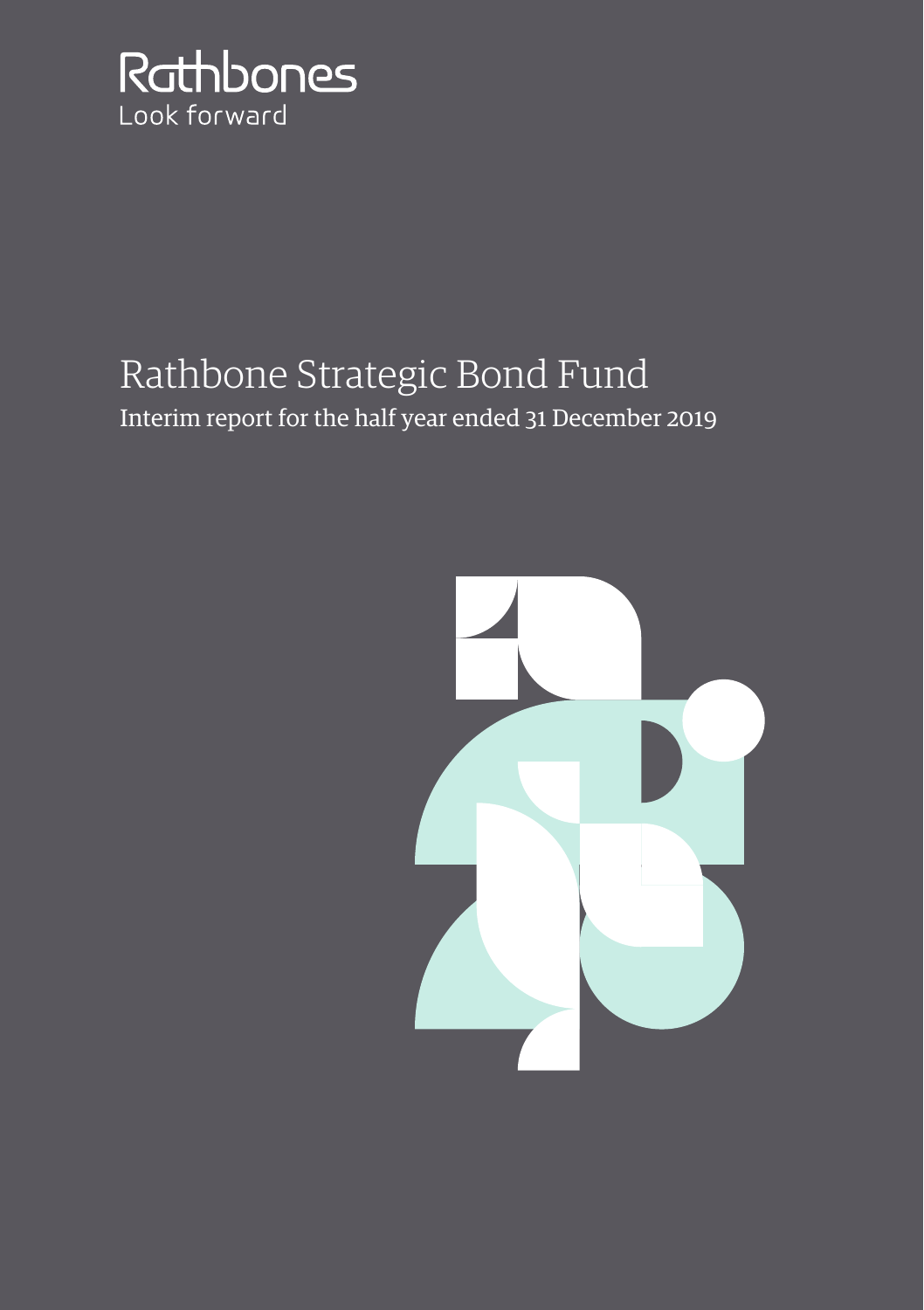#### **Authorised Fund Manager (the Manager)**

Rathbone Unit Trust Management Limited 8 Finsbury Circus London EC2M 7AZ Telephone 020 7399 0399 Facsimile 020 7399 0057 A member of the Rathbone Group Authorised and regulated by the Financial Conduct Authority and member of The Investment Association

#### **Dealing office**

DST Financial Services Europe Limited DST House St Nicholas Lane Basildon Essex SS15 5FS Telephone 0330 123 3810 Facsimile 0330 123 3812

#### **Registrar**

DST Financial Services International Limited DST House St Nicholas Lane Basildon Essex SS15 5FS Telephone 0330 123 3810 Facsimile 0330 123 3812 Authorised and regulated by the Financial Conduct Authority

#### **Independent Auditor**

Deloitte LLP Statutory Auditor 110 Queen Street Glasgow G1 3BX

#### **Directors of the Manager**

RP Stockton — Chairman MM Webb — Chief Executive Officer JR Chillingworth — Chief Investment Officer JM Ardouin — Finance Director MS Warren — Non-Executive Director J Lowe — Non-Executive Director PL Howell — (retired 9 May 2019) CRC Hexton — (resigned 29 October 2019) CR Stick — (resigned 29 October 2019) JG Thomson — (resigned 29 October 2019) BN Jones — (resigned 29 October 2019)

#### **Administrator**

HSBC Securities Services 1-2 Lochside Way Edinburgh Park Edinburgh EH12 9DT Authorised and regulated by the Financial Conduct Authority

#### **Trustee**

NatWest Trustee and Depositary Services Limited 250 Bishopsgate London EC2M 4AA Authorised and regulated by the Financial Conduct Authority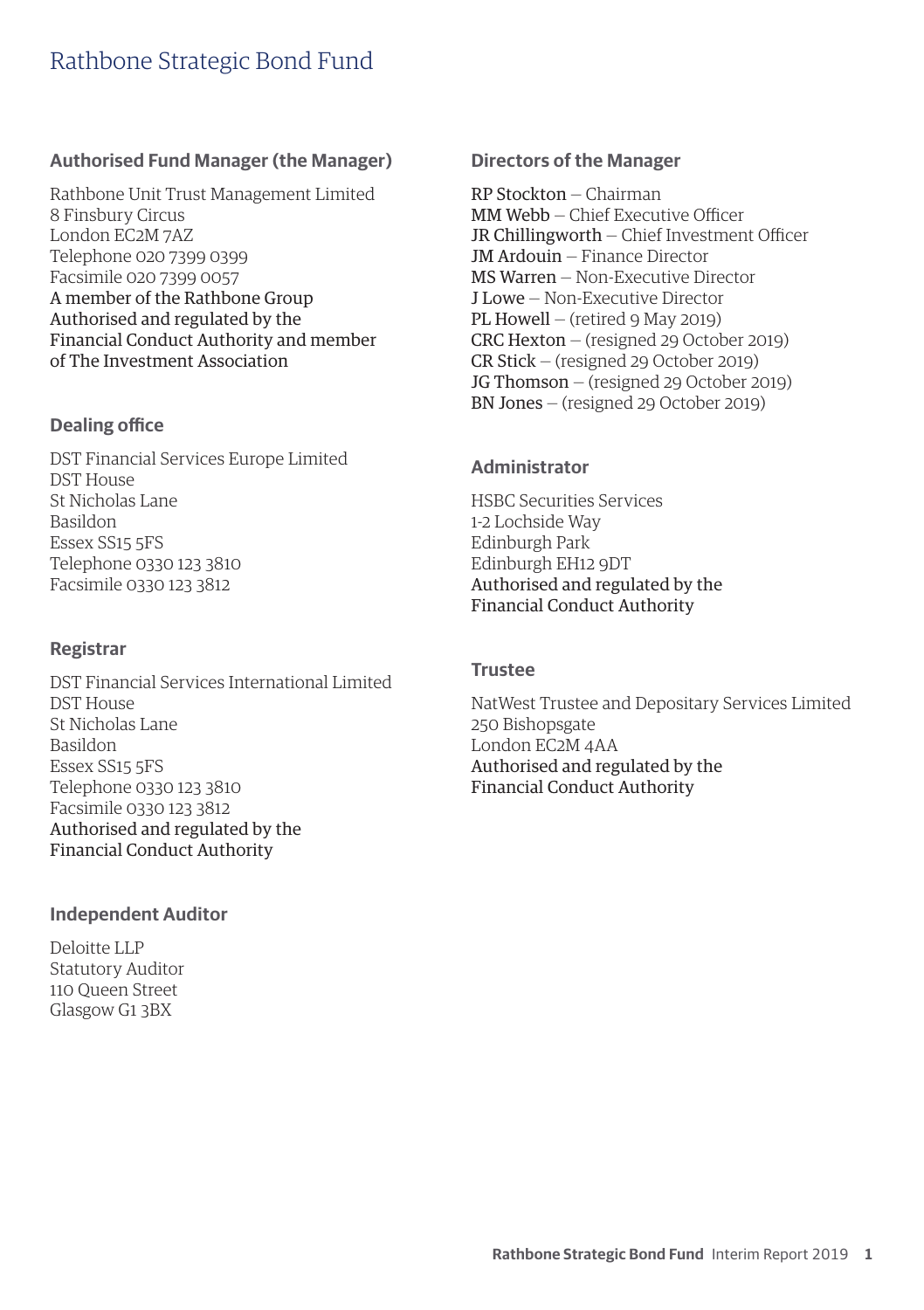### Manager's report for the half year ended 31 December 2019

In the six months to 31 December 2019, our fund returned +2.27%, compared with the IA Sterling Strategic Bond sector's +2.79%\*.

10-year gilt yield started six months ago at 0.83% and slumped to a record low of 0.406% in September before recovering and finishing 2019 back where it started. Over the past six months, stock markets posted steady gains as the US and China edged closer to a ceasefire in their trade war (finally inked in January). British stocks did very well as the year closed out, driven by a strong win for the traditionally business-friendly Conservative Party and the anticipation of certainty over the UK's exit from the European Union (EU).

We're not so sure that all the problems have been solved and that the UK will simply skip down the 'Yellow Brick Road' like a cowardly lion hand in hand with an American Dorothy. We still need to agree a trading relationship with Continent in very short order. Then we have to negotiate other deals with other trading partners, some of whom appear less than co-operative. Thankfully, the UK economy has been fairly resilient, given the wall-to-wall circus that was Westminster for the final three years of the decade. Employment is strong and until recently retail spending has kept the country ticking over. Hopefully, the new government will be able to increase funding in the right areas to boost the nation's productivity, too.

The Bank of England (BoE) has kept its interest rate steady at 0.75% since August 2018. The bank's monetary policy committee has had little appetite for making changes, so is unlikely to be spurred to any action unless inflation soars out of control or if the economy begins to decelerate significantly. Inflation has been stubbornly low, which significantly boosted investors' expectations of a rate cut in January, but the BoE's reaction essentially put paid to any cuts before 31 March when Financial Conduct Authority chief executive Andrew Bailey will replace Mark Carney at the head of the central bank. It seems likely that Mr Bailey would get his feet under the table first before making any dramatic changes to monetary policy, so any rate cuts would be around June at the earliest unless the wheels well and truly fall of the UK economy.

As yields fell in July, we sold our longer-dated gilts, including Treasury 4½% 2034 and Treasury 1½% 2047. We moved that money into shorter-dated bonds and 2019 T-bills to reduce our portfolio's sensitivity to changes in interest rates and the yield curve. We bought 2020 T-bills for the same reason.

Government bond yields rose again in September, so we sold some of our bonds whose coupons rise and fall with interest rates and bought bonds with fixed coupons. This has the effect of increasing the sensitivity of our portfolio's value to changes in interest rates (increases our duration). Specifically, we sold the Australia & New Zealand Banking Group Floating Rate Note Senior 2022 and Santander UK Floating Rate Note Senior 2021 and bought the UK Treasury 4½% 2034 and UK Treasury 1½% 2026.

We also bought some emerging market debt funds, following the roasting they took from the blowout in Argentinian bond yields earlier in 2019. By the third quarter we felt the time was right to buy back into this area, so we picked up the Ashmore Emerging Markets Short Duration Fund.

Gilt yields continued to rise through October, leading us to add to our holdings of the UK Treasury 0.875% 2029 using cash from maturing T-bills.

In the US, everything seems tickety-boo on the surface. Households are happy and spending money, while economic data has been generally good.

Services Purchasing Managers' Index (PMIs) are still holding up, albeit they have come off the boil that was 2018/19 and the Trump tax cuts. Manufacturing has been a bit poor, but it has been so all around the world. The first-phase trade deal between the US and China introduced some optimism to the market, with some hoping that this will square away trade scares at least until after the US election in November. We're not so sure. Trade policy is one of the precious few areas where President Donald Trump has unrestrained control. He has already been making waves over transatlantic trade, so a full-on bust-up with the EU could be just over the horizon. It's especially likely to happen if Mr Trump is thwarted on policy in Congress. Rumours are buzzing around Washington that the President wants to unveil "tax cut 2.0" ahead of the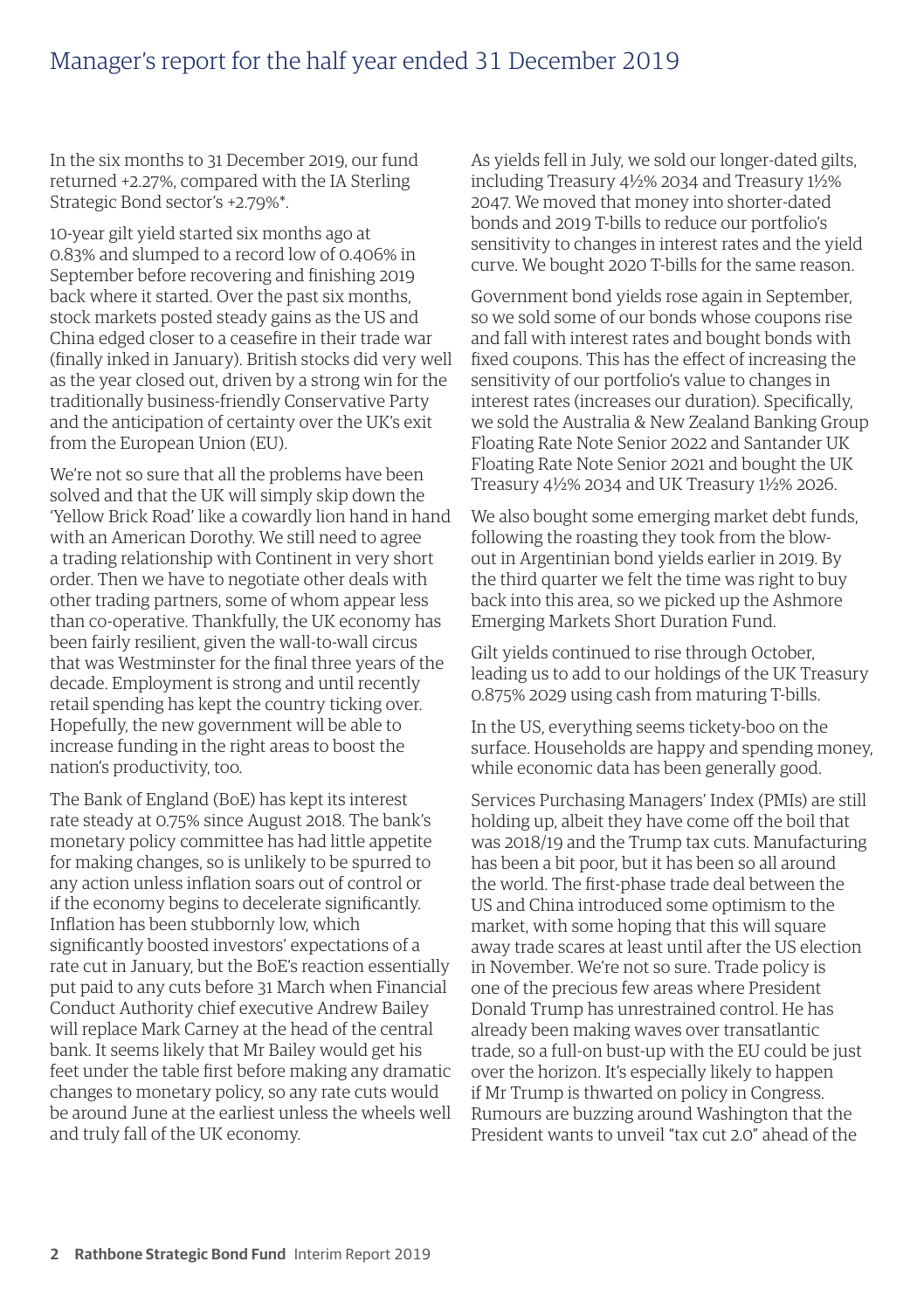### Manager's report for the half year ended 31 December 2019 *(continued)*

election. This may come a cropper in the Democratdominated House of Representatives, given the economy is doing well on its own and the nation's debt and federal budget deficits are on track to hit levels not seen since World War II.

Credit spreads in both the US and Europe have slumped to extreme lows and global share prices are high too (except in Europe). There seems to be quite a lot of confidence in the future, despite the reasonable chance of disappointment in economics and individual company results. We're not expecting recession in the foreseeable future, but we reckon there could be a few stumbles and shocks that would rattle stocks and send bond yields lower. If these opportunities do emerge, we will try to add to our holdings at more attractive yields.

In the meantime, we're finding that shorter-dated bank bonds are looking expensive compared with their longer-term counterparts. We have been buying those longer-dated bonds, and selling those bonds that 'roll down' over their life into that overpriced maturity. At that point we put that cash back into longer-term bank bonds. This 'carry trade' boosts our potential returns in return for taking greater 'duration' risk (increases our portfolio value's sensitivity to changes in interest rates). That means that a rise in interest rates would lead to greater losses in our portfolio, all things being equal. However, because the Bank of England seems likely to keep rates where they are or cut them, we are comfortable taking more duration risk. If rates are cut, the value of our portfolio would rise.

Bryn Jones Noelle Cazalis Fund Manager Fund Manager *4 February 2020*

\* We aim to deliver a greater total return than the IA Sterling Strategic Bond sector, after fees, over any rolling five-year period. Total return means the return we receive from the value of our investments increasing (capital growth) plus the income we receive from our investments (interest payments). We use the IA Sterling Strategic Bond sector as a target for our fund's return because we aim to achieve a better return than the average of funds that are similar to ours.

We aim to deliver this return with a lower volatility than the IA Sterling Strategic Bond sector. As an indication, the value of our fund should be expected to fluctuate less than the sector. Because we measure volatility over a five-year period, some falls may be larger or smaller over shorter periods of time. We aim to limit the amount of volatility risk our fund can take because we want our investors to understand the risk they are taking compared to funds similar to ours.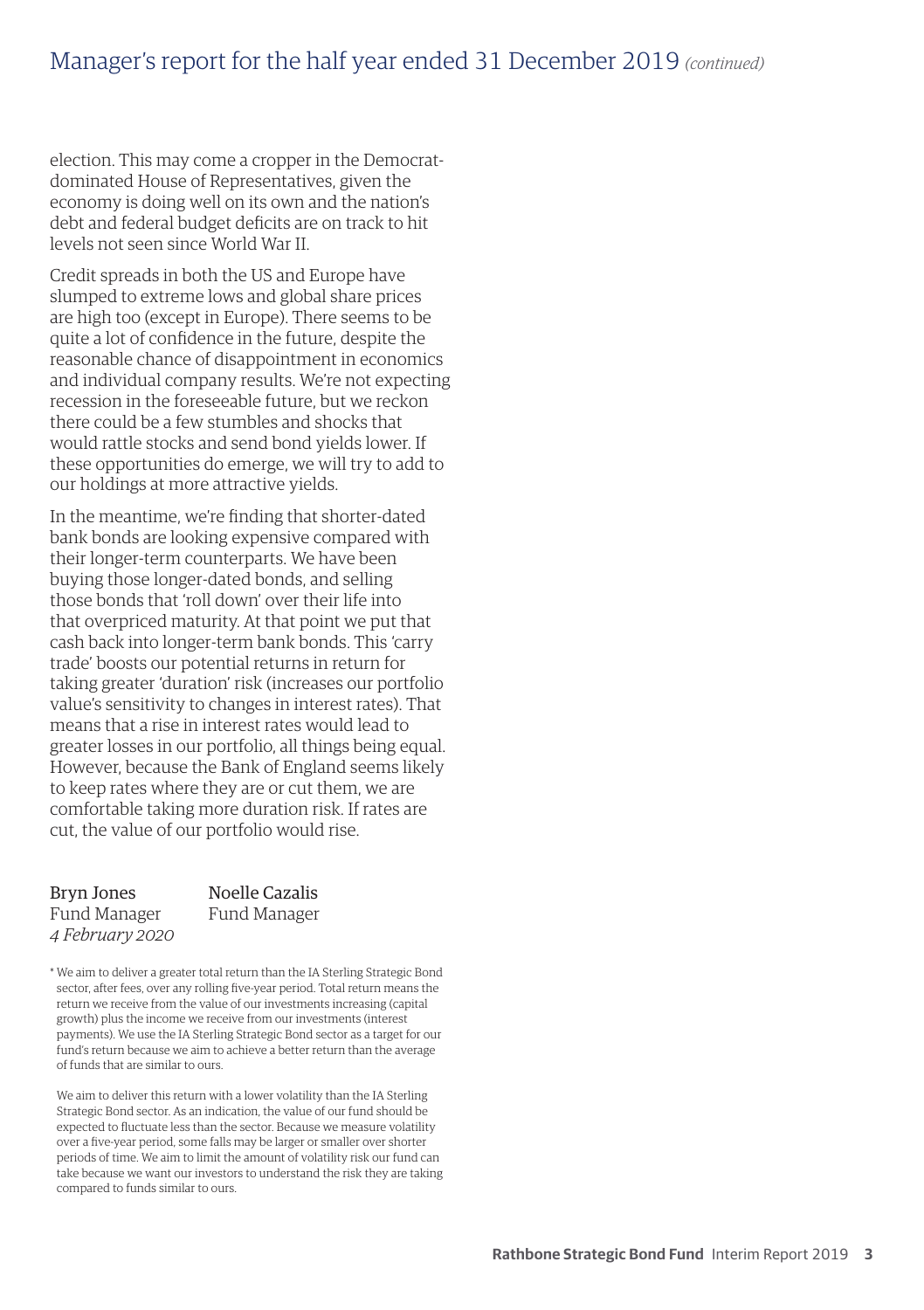### Net asset value per unit and comparative tables

#### **I-class income units**

|                                                                                                                          | 31.12.19<br>pence per unit | 30.06.19<br>pence per unit | 30.06.18<br>pence per unit | 30.06.17<br>pence per unit |
|--------------------------------------------------------------------------------------------------------------------------|----------------------------|----------------------------|----------------------------|----------------------------|
|                                                                                                                          |                            |                            |                            |                            |
| Change in net assets per unit                                                                                            |                            |                            |                            |                            |
| Opening net asset value per unit                                                                                         | 114.00p                    | 114.45p                    | 115.77p                    | 110.18p                    |
| Return before operating charges*                                                                                         | 3.13p                      | 4.11p                      | 2.85p                      | 9.89p                      |
| Operating charges                                                                                                        | (0.32p)                    | (0.64p)                    | (0.66p)                    | (0.68p)                    |
| Return after operating charges*                                                                                          | 2.81p                      | 3.47p                      | 2.19 <sub>p</sub>          | 9.21 <sub>p</sub>          |
| Distributions on income units                                                                                            | (1.77p)                    | (3.92p)                    | (3.51p)                    | (3.62p)                    |
| Closing net asset value per unit                                                                                         | 115.04p                    | 114.00p                    | 114.45 <sub>p</sub>        | 115.77p                    |
| *after direct transactions costs <sup>1</sup> of:                                                                        | 0.00 <sub>p</sub>          | 0.00 <sub>p</sub>          | 0.00 <sub>p</sub>          | 0.00 <sub>p</sub>          |
| <sup>1</sup> Transaction costs include dealing costs, broker commission, stamp duty and other explicit investment costs. |                            |                            |                            |                            |
| Performance                                                                                                              |                            |                            |                            |                            |
| Return after charges                                                                                                     | 2.46%                      | 3.03%                      | 1.89%                      | 8.36%                      |
| <b>Other information</b>                                                                                                 |                            |                            |                            |                            |
| Closing net asset value                                                                                                  | £94,421,313                | £76,589                    | £57,639,778                | £48,102,131                |
| Closing number of units                                                                                                  | 82,076,350                 | 67,184,480                 | 50,361,305                 | 41,550,258                 |
| Operating charges                                                                                                        | 0.70%                      | 0.67%                      | 0.75%                      | 0.79%                      |
| Direct transaction costs                                                                                                 | 0.00%                      | 0.00%                      | 0.00%                      | 0.00%                      |
| Prices**                                                                                                                 |                            |                            |                            |                            |
| Highest unit price                                                                                                       | 116.29p                    | 115.68p                    | 118.46p                    | 117.96p                    |
| Lowest unit price                                                                                                        | 114.50p                    | 111.65p                    | 115.33p                    | 110.44p                    |
| <b>Ongoing Charges Figure</b>                                                                                            |                            |                            |                            |                            |
| <b>UCITS</b>                                                                                                             | 0.70%                      | 0.67%                      | 0.75%                      | 0.79%                      |
| PRIIPs***                                                                                                                | 0.79%                      | 0.76%                      | 0.82%                      |                            |

\*\* These prices may have been calculated on a different basis to the closing net asset value per unit shown in the comparative table, this may result in the closing net asset value per unit being higher or lower than the published highest or lowest prices for the period.

\*\*\* The OCF includes the charges for the underlying funds held in the product. From April 2018, the Ongoing Charges Figure has been calculated according to PRIIPs regulations, which came into effect on 1 January 2018. Holdings are based on six monthly accounts. Changes to fund holdings within this period may result in higher or lower operating charges.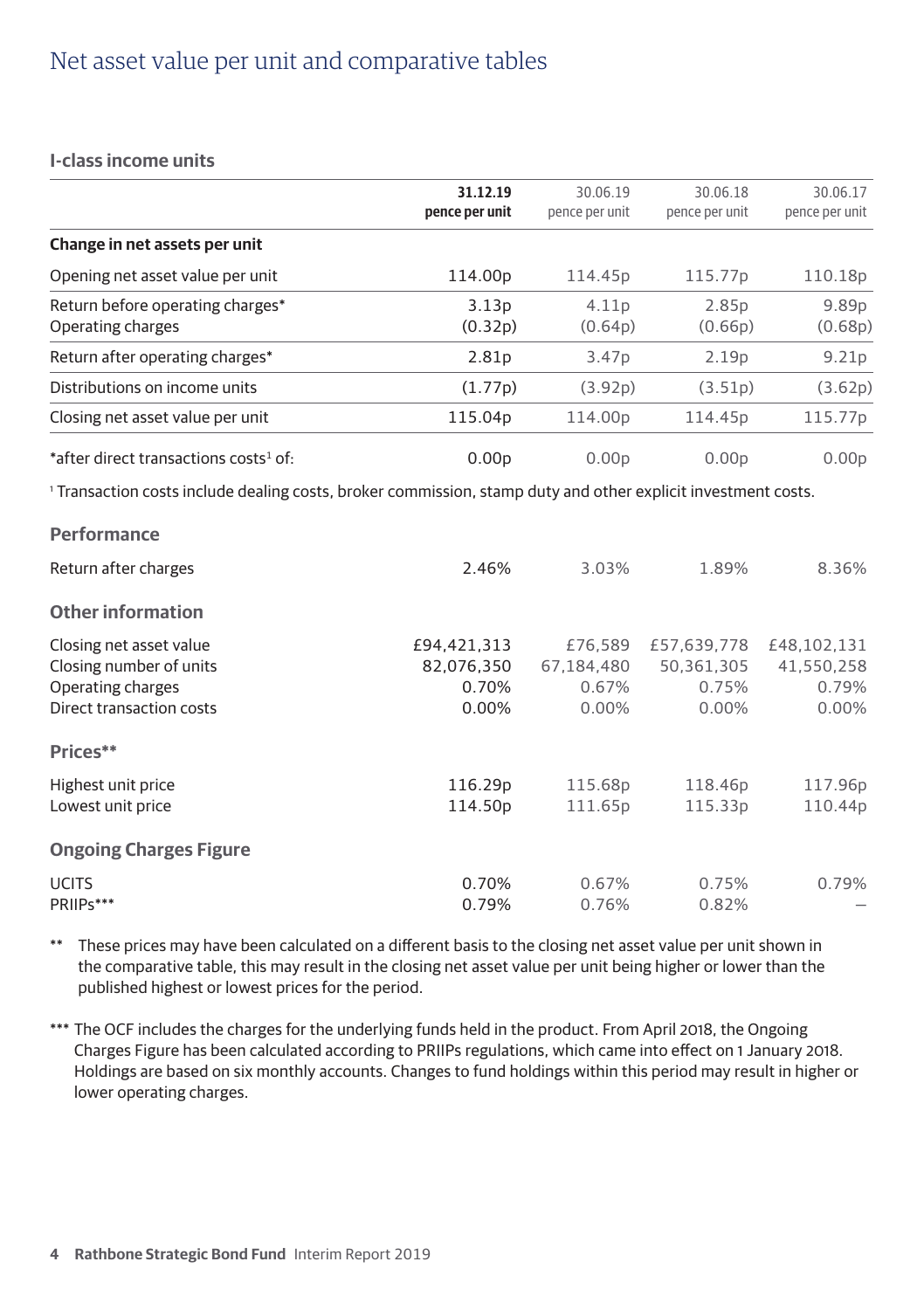#### **I-class accumulation units**

|                                                                                                                          | 31.12.19          | 30.06.19          | 30.06.18          | 30.06.17          |
|--------------------------------------------------------------------------------------------------------------------------|-------------------|-------------------|-------------------|-------------------|
|                                                                                                                          | pence per unit    | pence per unit    | pence per unit    | pence per unit    |
| Change in net assets per unit                                                                                            |                   |                   |                   |                   |
| Opening net asset value per unit                                                                                         | 146.96p           | 142.63p           | 139.97p           | 129.18p           |
| Return before operating charges*                                                                                         | 4.04p             | 5.13p             | 3.47p             | 12.06p            |
| Operating charges                                                                                                        | (0.42p)           | (0.80p)           | (0.81p)           | (0.80p)           |
| Return after operating charges*                                                                                          | 3.62p             | 4.33 <sub>p</sub> | 2.66p             | 11.26p            |
| Distributions on accumulation units                                                                                      | (2.29p)           | (4.94p)           | (4.29p)           | (4.77p)           |
| Retained distributions on accumulation units                                                                             | 2.29 <sub>p</sub> | 4.94p             | 4.29p             | 4.30p             |
| Closing net asset value per unit                                                                                         | 150.58p           | 146.96p           | 142.63p           | 139.97p           |
| *after direct transactions costs <sup>1</sup> of:                                                                        | 0.00 <sub>p</sub> | 0.00 <sub>p</sub> | 0.00 <sub>p</sub> | 0.00 <sub>p</sub> |
| <sup>1</sup> Transaction costs include dealing costs, broker commission, stamp duty and other explicit investment costs. |                   |                   |                   |                   |
| Performance                                                                                                              |                   |                   |                   |                   |
| Return after charges                                                                                                     | 2.46%             | 3.04%             | 1.90%             | 8.72%             |
| <b>Other information</b>                                                                                                 |                   |                   |                   |                   |
| Closing net asset value                                                                                                  | £112,255,908      | £103,476          | £58,450,073       | £39,543,803       |
| Closing number of units                                                                                                  | 74,549,898        | 70,412,225        | 40.980.919        | 28,251,110        |
| Operating charges                                                                                                        | 0.70%             | 0.67%             | 0.75%             | 0.79%             |
| Direct transaction costs                                                                                                 | 0.00%             | 0.00%             | $0.00\%$          | 0.00%             |
| Prices**                                                                                                                 |                   |                   |                   |                   |
| Highest unit price                                                                                                       | 150.93p           | 147.45p           | 144.54p           | 141.41p           |
| Lowest unit price                                                                                                        | 147.41p           | 141.41p           | 140.03p           | 129.33p           |
| <b>Ongoing Charges Figure</b>                                                                                            |                   |                   |                   |                   |
| <b>UCITS</b>                                                                                                             | 0.70%             | 0.67%             | 0.75%             | 0.79%             |
| PRIIPs***                                                                                                                | 0.79%             | 0.76%             | 0.82%             |                   |

\*\* These prices may have been calculated on a different basis to the closing net asset value per unit shown in the comparative table, this may result in the closing net asset value per unit being higher or lower than the published highest or lowest prices for the period.

\*\*\* The OCF includes the charges for the underlying funds held in the product. From April 2018, the Ongoing Charges Figure has been calculated according to PRIIPs regulations, which came into effect on 1 January 2018. Holdings are based on six monthly accounts. Changes to fund holdings within this period may result in higher or lower operating charges.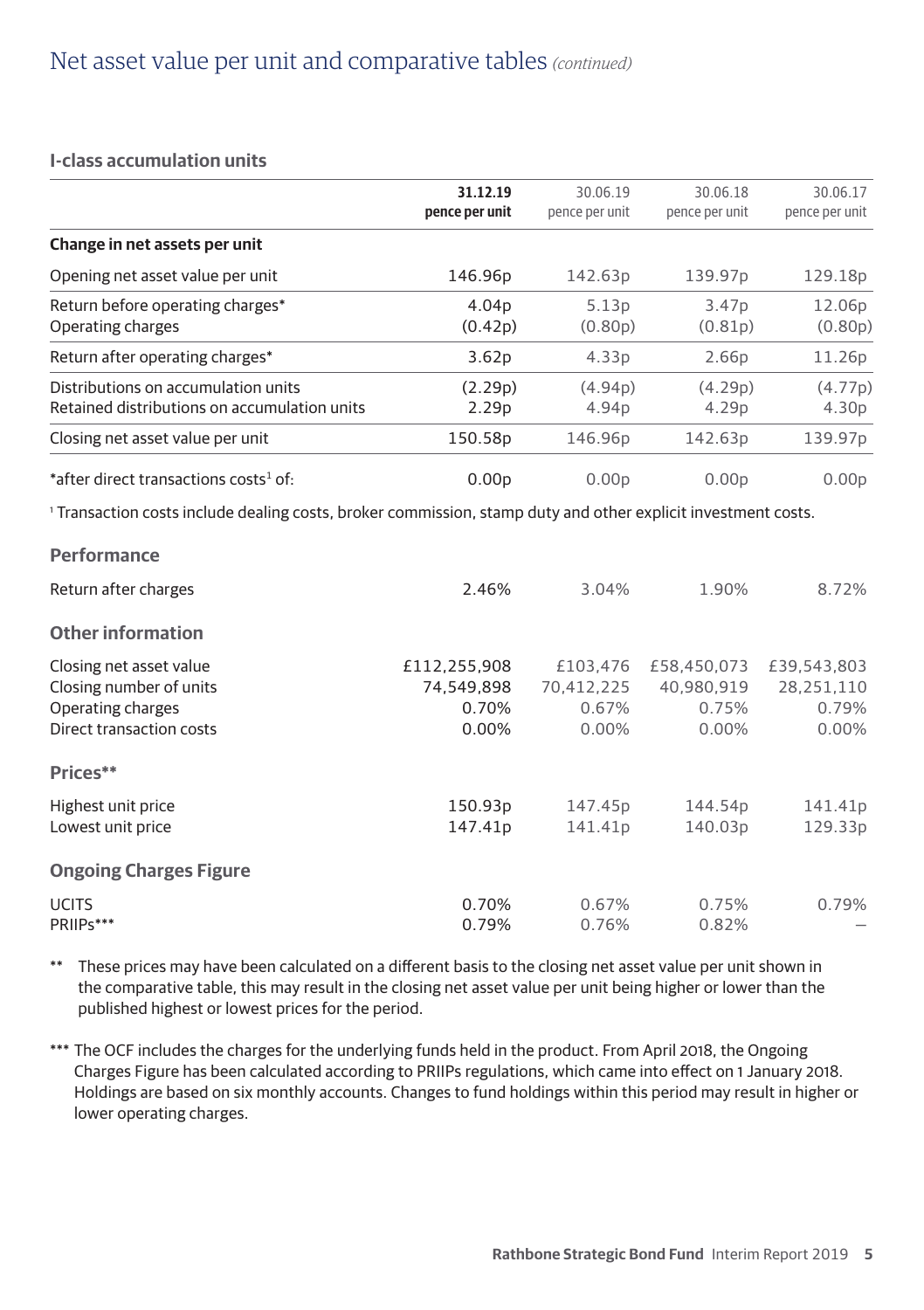#### **Risk and reward profile as published in the fund's most recent Key Investor Information Document**



(Not risk-free)

This indicator is a measure of the fund's past volatility (the extent and rapidity of up-and-down movements of the value of an investment). It may not be a reliable indication of the fund's future risk. The risk category shown is not a target or a guarantee and may change over time.

#### **Discrete annual performance, quarter ending 31 December 2019**

|                                   | 2015     | 2016  | 2017  | 2018     | 2019  |
|-----------------------------------|----------|-------|-------|----------|-------|
| I-class units                     | $-0.03%$ | 8.48% | 6.34% | $-1.36%$ | 6.47% |
| IA Sterling Strategic Bond sector | $-0.19%$ | 7.33% | 5.31% | $-2.49%$ | 9.26% |

Source performance data Financial Express, bid to bid, net income re-invested.

Past performance should not be seen as an indication of future performance.

The value of investments and the income from them may go down as well as up and you may not get back your original investment.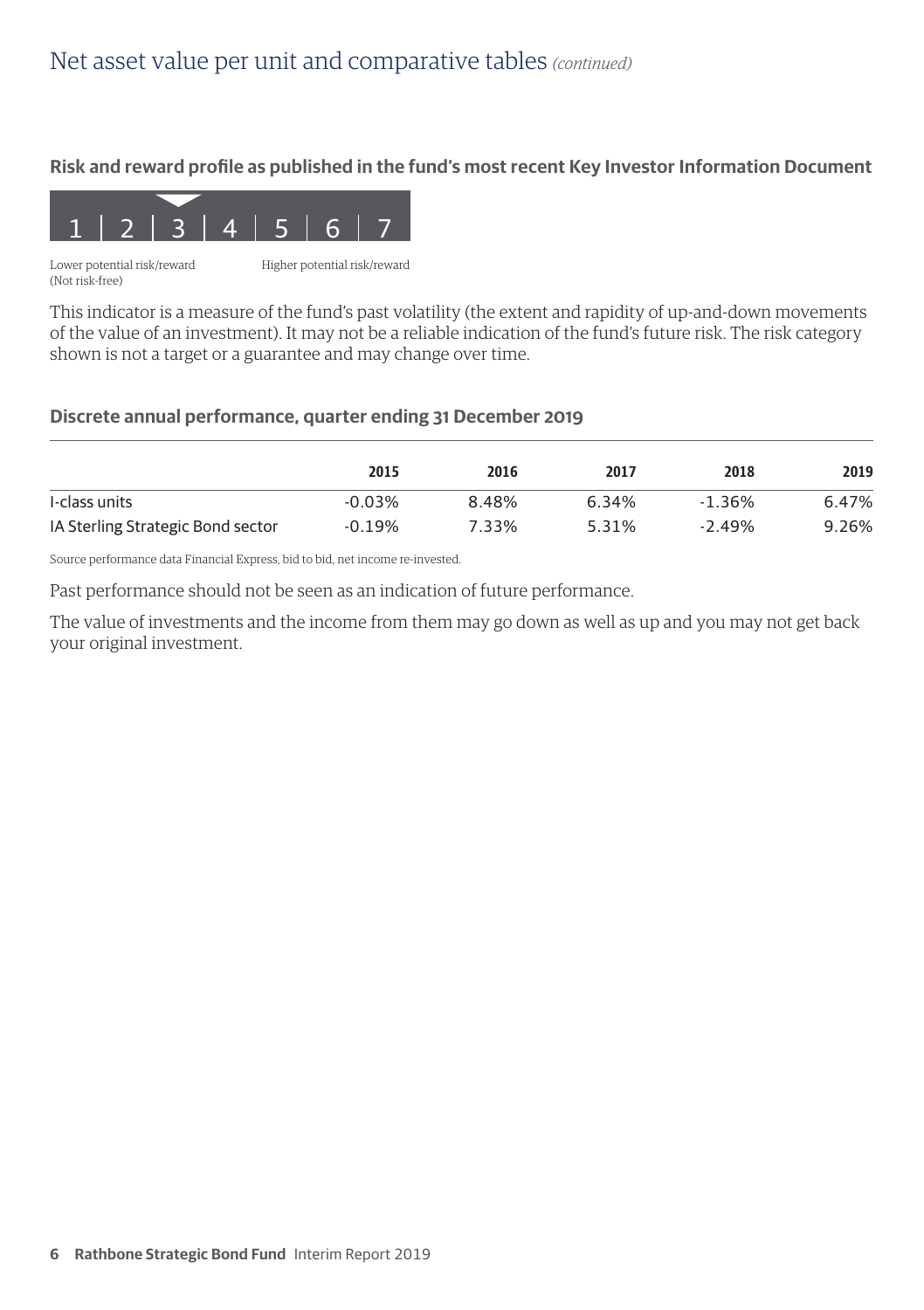# Portfolio and net other assets as at 31 December 2019

| <b>Holding</b><br>(Bonds unless otherwise stated) |                                                     | Value<br>£ | Percentage<br>of total net<br>assets |
|---------------------------------------------------|-----------------------------------------------------|------------|--------------------------------------|
| <b>United Kingdom</b> (30.06.19: 60.11%)          |                                                     |            |                                      |
| Government Bonds (30.06.19: 24.51%)               |                                                     |            |                                      |
| £12,000,000                                       | UK Treasury 0% 2020                                 | 11,991,600 | 5.80                                 |
| £5,300,000                                        | UK Treasury 0% 2020                                 | 5,294,859  | 2.56                                 |
| £3,000,000                                        | UK Treasury 0% 2020                                 | 2,998,440  | 1.45                                 |
| £4,000,000                                        | UK Treasury 0% 2020                                 | 3,999,680  | 1.94                                 |
| £11,800,000                                       | UK Treasury 0.875% 2029                             | 11,858,174 | 5.74                                 |
| £1,000,000                                        | UK Treasury 1% 2024                                 | 1,016,370  | 0.49                                 |
| £4,550,000                                        | UK Treasury 4.25% 2032                              | 6,295,016  | 3.05                                 |
| £2,150,000                                        | UK Treasury 4.5% 2034                               | 3,145,880  | 1.52                                 |
|                                                   |                                                     | 46,600,019 | 22.55                                |
|                                                   | Government Index-Linked Bonds (30.06.19: 8.47%)     |            |                                      |
| £770,000                                          | UK Treasury 0.125% Index-Linked 2026                | 1,008,485  | 0.49                                 |
| £3,250,000                                        | UK Treasury 1.875% Index-Linked 2022                | 5,170,700  | 2.50                                 |
|                                                   |                                                     | 6,179,185  | 2.99                                 |
| Mortgage Bonds (30.06.19: 0.46%)                  |                                                     |            |                                      |
| £200,000                                          | Alba floating rate notes 2039                       | 129,718    | 0.06                                 |
| £300,000                                          | Eurohome UK Mortgages 2007 floating rate notes 2044 | 74,680     | 0.04                                 |
| £250,000                                          | Eurohome UK Mortgages floating rate notes 2044      | 226,146    | 0.11                                 |
| £300,000                                          | RMAC Securities floating rate notes 2044            | 157,468    | 0.08                                 |
| £260,000                                          | Silverstone Master Issuer floating rate notes 2070  | 242,676    | 0.12                                 |
|                                                   |                                                     | 830,688    | 0.41                                 |
| Corporate Bonds (30.06.19: 24.86%)                |                                                     |            |                                      |
| £318,000                                          | A2Dominion Housing Group 3.5% 2028                  | 340,907    | 0.16                                 |
| £300,000                                          | Aviva 4.375% VRN 2049                               | 329,394    | 0.16                                 |
| £3,150,000                                        | Aviva 5.9021% VRN perp                              | 3,221,644  | 1.56                                 |
| £1,000,000                                        | Aviva 6.875% VRN 2058                               | 1,449,224  | 0.70                                 |
| £1,784,000                                        | Bank of Scotland 7.281% VRN perp                    | 2,197,460  | 1.06                                 |
| £200,000                                          | <b>Barclays 3% 2026</b>                             | 209,401    | 0.10                                 |
| £119,000                                          | Barclays 3.25% 2027                                 | 126,783    | 0.06                                 |
| £400,000                                          | Barclays 3.25% 2033                                 | 419,643    | 0.20                                 |
| £240,000                                          | Barclays 6.375% VRN perp                            | 259,010    | 0.13                                 |
| £667,000                                          | British Telecommunications 3.125% 2031              | 709,789    | 0.34                                 |
| £514,000                                          | Bruntwood 6% 2020                                   | 516,571    | 0.25                                 |
| £550,000                                          | BUPA Finance 5% 2026                                | 631,976    | 0.31                                 |
| £1,319,000                                        | BUPA Finance 6.125% VRN perp                        | 1,358,570  | 0.66                                 |
| £600,000                                          | Burford Capital 6.125% 2024                         | 587,244    | 0.28                                 |
| £100,000                                          | Channel Link 3.043% VRN 2050                        | 104,035    | 0.05                                 |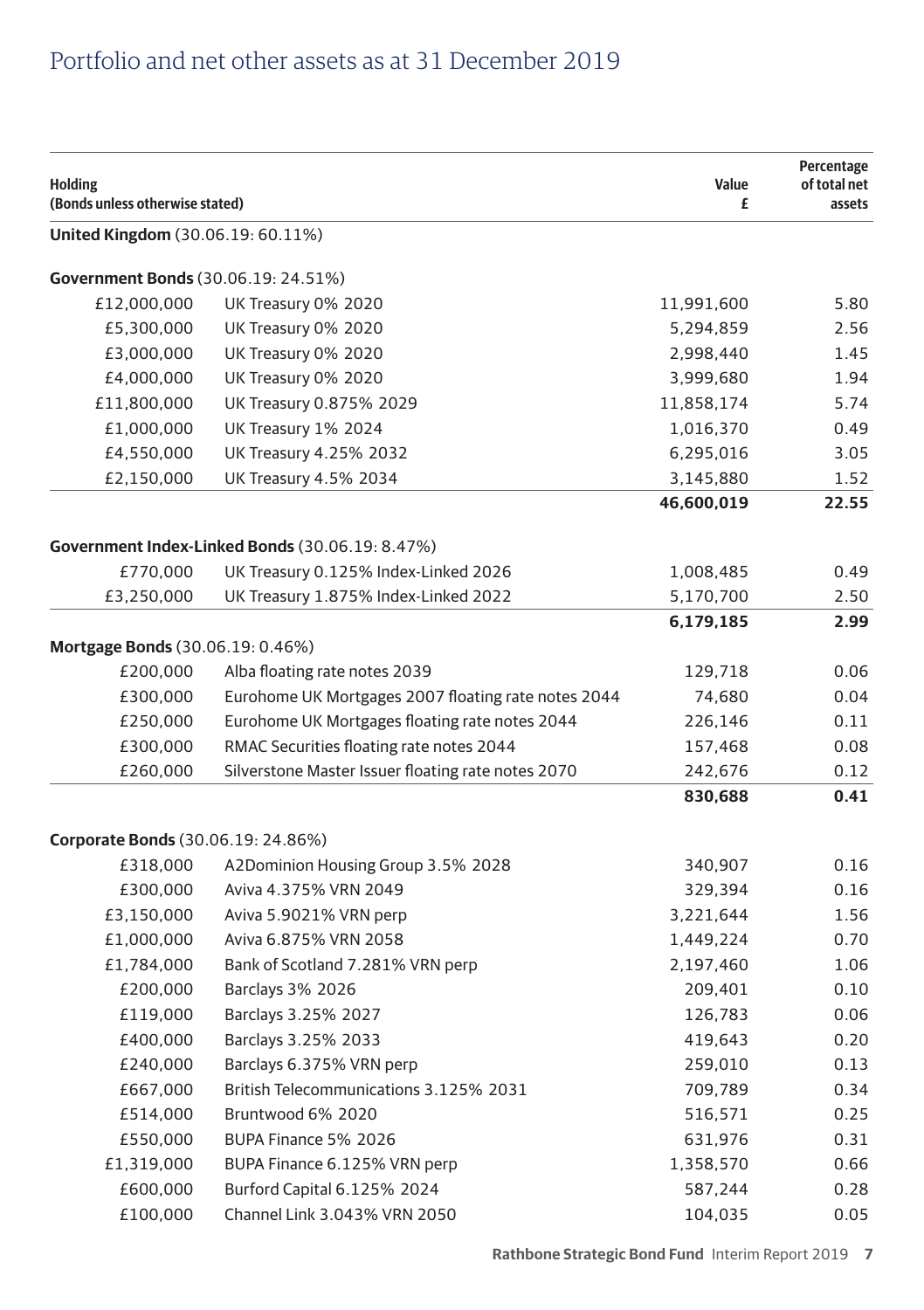| <b>Holding</b><br>(Bonds unless otherwise stated) |                                                    | Value<br>£ | Percentage<br>of total net<br>assets |
|---------------------------------------------------|----------------------------------------------------|------------|--------------------------------------|
| £500,000                                          | Channel Link FRN 2050                              | 408,669    | 0.20                                 |
| £316,000                                          | Close Brothers Group 2.75% 2023                    | 328,493    | 0.16                                 |
| £750,000                                          | Close Brothers Group 4.25% 2027                    | 784,140    | 0.38                                 |
| £860,000                                          | Coventry Building Society 1.875% 2023              | 876,811    | 0.42                                 |
| £746,000                                          | Coventry Building Society 6.875% VRN perp          | 826,195    | 0.40                                 |
| £250,000                                          | CYBG 3.125% VRN 2025                               | 251,182    | 0.12                                 |
| £500,000                                          | Eastern Power Networks 2.125% 2033                 | 495,543    | 0.24                                 |
| £200,000                                          | El Group 7.5% 2024                                 | 213,666    | 0.10                                 |
| £500,000                                          | Enterprise Inns 6.375% 2031                        | 505,357    | 0.24                                 |
| £350,000                                          | Eversholt Funding 5.831% 2020                      | 363,987    | 0.18                                 |
| £400,000                                          | Finance for Residential Social Housing 8.569% 2058 | 387,110    | 0.19                                 |
| £347,000                                          | Grainger 3.375% 2028                               | 364,241    | 0.18                                 |
| £45,000                                           | HBOS 5.75% VRN perp                                | 45,450     | 0.02                                 |
| £490,000                                          | HSBC Holdings 3% 2030                              | 516,582    | 0.25                                 |
| £1,600,000                                        | Investec 4.5% 2022                                 | 1,694,325  | 0.82                                 |
| £740,000                                          | Investec Bank 4.25% VRN 2028                       | 760,182    | 0.37                                 |
| £200,000                                          | J Sainsbury 6.5% VRN perp                          | 205,282    | 0.10                                 |
| £200,000                                          | JRP Group 9% 2026                                  | 222,750    | 0.11                                 |
| £450,000                                          | Just Group 3.5% 2025                               | 429,134    | 0.21                                 |
| £50,000                                           | Ladbrokes 5.125% 2022                              | 52,625     | 0.03                                 |
| £597,000                                          | Ladbrokes Coral 5.125% 2023                        | 647,596    | 0.31                                 |
| £887,000                                          | Leeds Building Society 3.75% VRN 2029              | 914,282    | 0.44                                 |
| £499,000                                          | Legal & General 3.75% VRN 2049                     | 505,546    | 0.24                                 |
| £335,000                                          | Legal & General 5.125% VRN 2048                    | 380,041    | 0.18                                 |
| £225,000                                          | Legal & General 5.375% VRN 2045                    | 255,373    | 0.12                                 |
| £350,000                                          | Legal & General 5.5% VRN 2064                      | 417,387    | 0.19                                 |
| £832,000                                          | Liverpool Victoria Friendly Social 6.5% VRN 2043   | 930,210    | 0.45                                 |
| £500,000                                          | Lloyds Bank 13% Var perp                           | 904,590    | 0.44                                 |
| £1,500,000                                        | Lloyds Bank FRN 2021                               | 1,500,600  | 0.73                                 |
| £500,000                                          | Lloyds Bank FRN perp                               | 317,758    | 0.15                                 |
| £500,000                                          | Lloyds Bank FRN perp                               | 317,701    | 0.15                                 |
| £1,125,000                                        | Logicor 2019 1.875% 2026                           | 1,127,076  | 0.55                                 |
| £200,000                                          | London & Quadrant Housing Trust 2.625% 2028        | 208,510    | 0.10                                 |
| £500,000                                          | Metro Bank 9.5% VRN 2025                           | 529,438    | 0.26                                 |
| £423,000                                          | Motability Operations 1.75% 2029                   | 423,792    | 0.21                                 |
| £310,000                                          | Nationwide Building Society 5.769% perp            | 325,152    | 0.16                                 |
| £501,000                                          | Nationwide Building Society 5.875% VRN perp        | 542,337    | 0.26                                 |
| £1,100                                            | Nationwide Building Society 10.25% VRN perp        | 182,556    | 0.09                                 |
| £400,000                                          | Newday Bondco 7.375% 2024                          | 391,600    | 0.19                                 |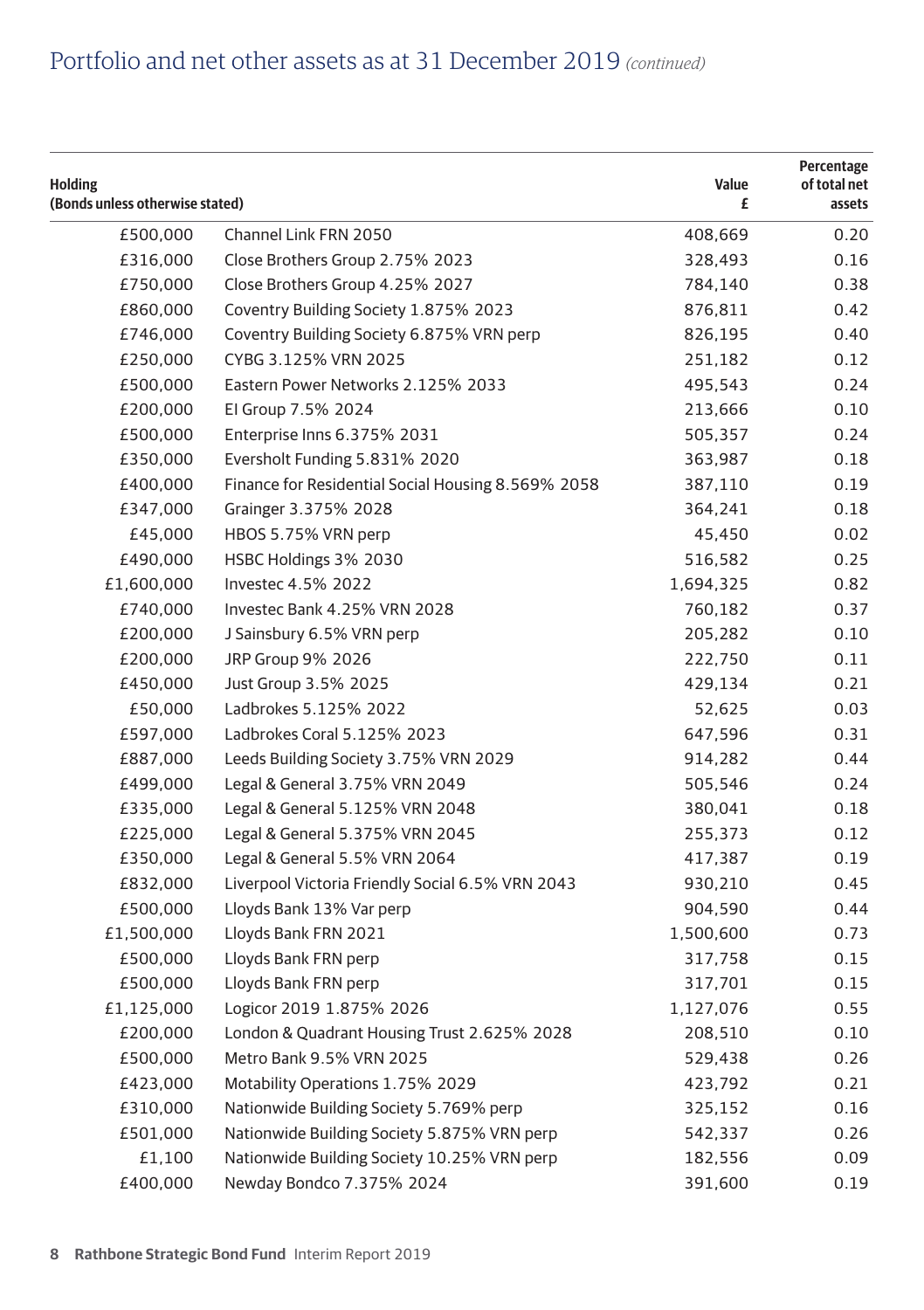| <b>Holding</b><br>(Bonds unless otherwise stated) |                                                              | Value<br>£ | Percentage<br>of total net<br>assets |
|---------------------------------------------------|--------------------------------------------------------------|------------|--------------------------------------|
| £625,000                                          | Paragon 6% 2020                                              | 639,935    | 0.31                                 |
| £1,106,000                                        | Paragon Banking Group 6% 2024                                | 1,178,742  | 0.57                                 |
| £420,000                                          | Paragon 6.125% 2022                                          | 437,213    | 0.21                                 |
|                                                   |                                                              |            | 0.48                                 |
| £900,000                                          | Pension Insurance 5.625% 2030<br>Pension Insurance 6.5% 2024 | 999,151    | 0.36                                 |
| £650,000<br>£2,500,000                            | Pension Insurance 7.375% VRN perp                            | 744,478    | 1.39                                 |
|                                                   |                                                              | 2,878,685  | 0.36                                 |
| £600,000                                          | Pension Insurance 8% 2026<br>Pinnacle Bidco 6.375% 2025      | 754,284    | 0.13                                 |
| £250,000                                          |                                                              | 261,250    |                                      |
| £640,000                                          | Places for People 1% Index-Linked 2022                       | 796,346    | 0.39                                 |
| £1,000,000                                        | Places for People Homes 3.625% 2028                          | 1,079,275  | 0.52                                 |
| £250,000                                          | Places for People 4.25% 2023                                 | 259,171    | 0.13                                 |
| £983,000                                          | Principality Building Society 2.375% 2023                    | 997,568    | 0.48                                 |
| £1,220,000                                        | Principality Building Society 7% VRN perp                    | 1,217,438  | 0.59                                 |
| £257,000                                          | Prudential 3.875% VRN 2049                                   | 263,048    | 0.13                                 |
| £1,378,000                                        | Prudential 5.625% VRN 2051                                   | 1,575,908  | 0.76                                 |
| £600,000                                          | Prudential 6.25% VRN 2068                                    | 722,543    | 0.35                                 |
| £2,500,000                                        | RL Finance 4.875% VRN 2049                                   | 2,604,225  | 1.26                                 |
| £700,000                                          | RL Finance 6.125% 2028                                       | 836,598    | 0.40                                 |
| £500,000                                          | RL Finance 6.125% VRN 2043                                   | 565,678    | 0.27                                 |
| £2,040,000                                        | Rothesay Life 3.375% 2026                                    | 2,058,801  | 1.00                                 |
| £605,000                                          | Rothesay Life 5.5% VRN 2029                                  | 656,324    | 0.32                                 |
| £800,000                                          | Rothesay Life 6.875% VRN perp                                | 873,504    | 0.42                                 |
| £2,000,000                                        | Rothesay Life 8% 2025                                        | 2,448,140  | 1.18                                 |
| £200,000                                          | Royal Bank of Scotland FRN perp                              | 129,926    | 0.06                                 |
| £400,000                                          | Royal Bank Scotland 7.64% VRN perp                           | 297,348    | 0.14                                 |
| £850,000                                          | RSA Insurance 5.125% VRN 2045                                | 962,154    | 0.47                                 |
| £562,000                                          | Santander UK 1.4374% FRN 2024                                | 566,091    | 0.27                                 |
| £1,100,000                                        | Santander UK 2.92% VRN 2026                                  | 1,148,076  | 0.56                                 |
| £300,000                                          | Santander UK 3.625% 2026                                     | 327,439    | 0.16                                 |
| £300,000                                          | Scottish Widows 5.5% 2023                                    | 333,701    | 0.16                                 |
| £315,000                                          | Scottish Widows 7% 2043                                      | 433,445    | 0.21                                 |
| £300,000                                          | Skipton Building Society 1.75% 2022                          | 301,757    | 0.15                                 |
| £327,000                                          | Tesco 2.5% 2025                                              | 336,761    | 0.16                                 |
| £68,000                                           | Tesco 4.875% 2042                                            | 80,258     | 0.04                                 |
| £200,000                                          | Tesco Personal Finance 3.5% 2025                             | 207,646    | 0.10                                 |
| £400,000                                          | Tesco Property Finance 7.6227% 2039                          | 503,350    | 0.24                                 |
| £500,000                                          | Virgin Money Holdings UK 8.75% VRN perp                      | 540,624    | 0.26                                 |
| £406,000                                          | Yorkshire Building Society 3% VRN 2025                       | 419,351    | 0.20                                 |
| £709,000                                          | Yorkshire Building Society 3.375% VRN 2028                   | 725,304    | 0.35                                 |
|                                                   |                                                              | 65,176,456 | 31.50                                |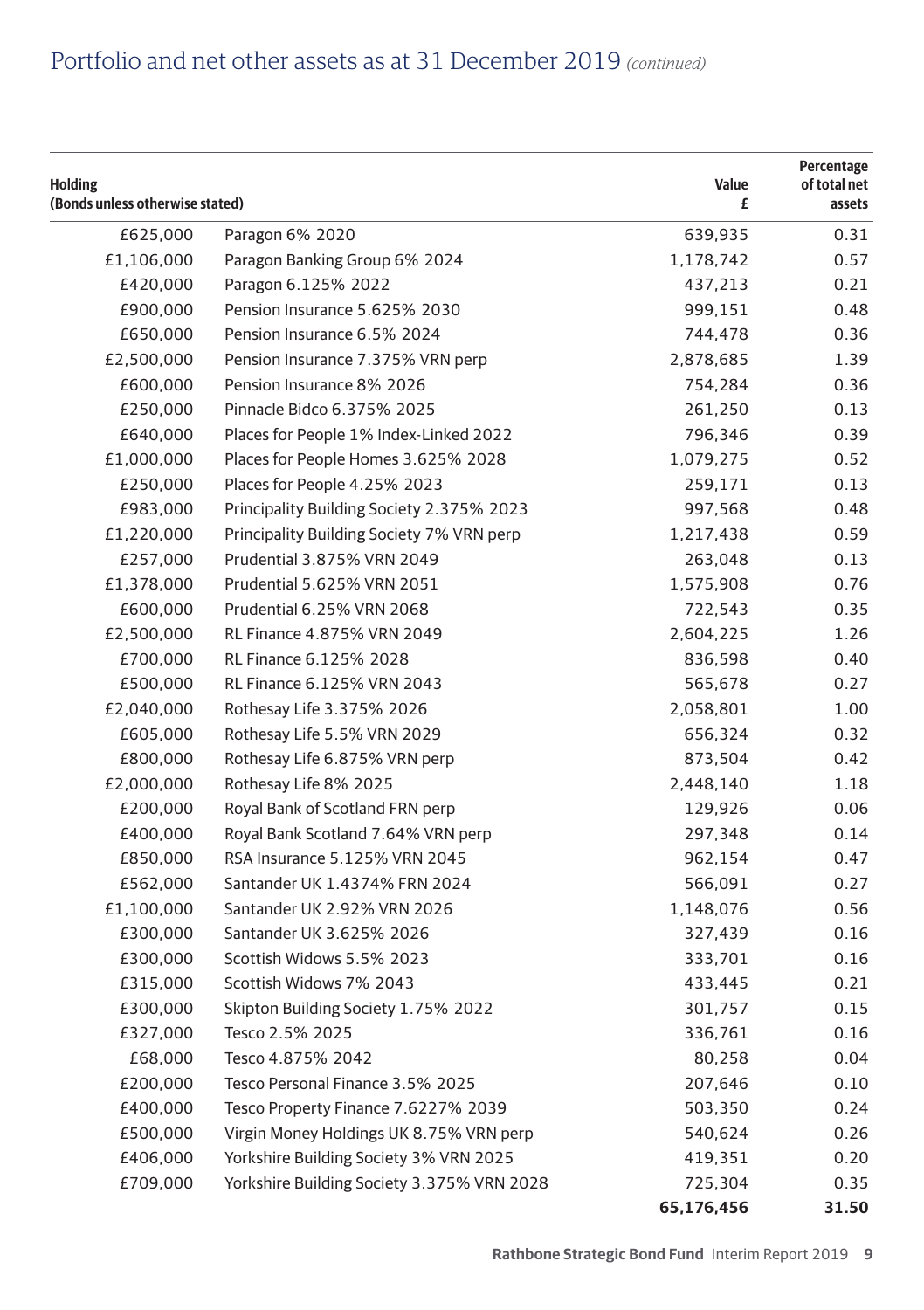| <b>Holding</b><br>(Bonds unless otherwise stated) |                                                  | Value<br>£  | Percentage<br>of total net<br>assets |
|---------------------------------------------------|--------------------------------------------------|-------------|--------------------------------------|
|                                                   | Collective Investment Schemes (30.06.19: 1.70%)  |             |                                      |
| 3,106,137                                         | M&G Global Macro Bond Fund*                      | 3,059,856   | 1.48                                 |
| <b>Equities</b> (30.06.19: 0.11%)                 |                                                  |             |                                      |
| 125,000                                           | Santander UK 10.375% preference perp             | 208,750     | 0.10                                 |
|                                                   |                                                  |             |                                      |
| Total United Kingdom                              |                                                  | 122,054,954 | 59.03                                |
| <b>Australia</b> (30.06.19: 1.25%)                |                                                  |             |                                      |
| <b>Corporate Bonds</b> (30.06.19: 1.25%)          |                                                  |             |                                      |
| £525,000                                          | AMP Finance 6.875% 2022                          | 566,401     | 0.27                                 |
| <b>Bermuda</b> (30.06.19: 0.96%)                  |                                                  |             |                                      |
| <b>Corporate Bonds</b> (30.06.19: 0.91%)          |                                                  |             |                                      |
| £584,000                                          | Hiscox Limited 2% 2022                           | 591,369     | 0.29                                 |
| £1,480,000                                        | Hiscox Limited 6.125% VRN 2045                   | 1,678,258   | 0.81                                 |
|                                                   |                                                  | 2,269,627   | 1.10                                 |
|                                                   | Equity Investment Instruments (30.06.19: 0.05%)  |             |                                      |
| 700,000                                           | CATCo Reinsurance Opportunities Fund             | 197,622     | 0.10                                 |
| Total Bermuda                                     |                                                  | 2,467,249   | 1.20                                 |
| Canada (30.06.19: 2.81%)                          |                                                  |             |                                      |
| <b>Corporate Bonds</b> (30.06.19: 0.84%)          |                                                  |             |                                      |
| £1,000,000                                        | National Bank of Canada floating rate notes 2021 | 1,001,050   | 0.48                                 |
| £1,500,000                                        | <b>Toronto Dominion Bank FRN 2022</b>            | 1,501,095   | 0.73                                 |
|                                                   |                                                  | 2,502,145   | 1.21                                 |
| <b>Mortgage Bonds (30.06.19: 1.97%)</b>           |                                                  |             |                                      |
| £1,500,000                                        | Province of Alberta Canada 1.5% 2022             | 1,520,185   | 0.74                                 |
| £1,000,000                                        | Province of Quebec Canada 0.75% 2024             | 982,945     | 0.48                                 |
| £2,000,000                                        | Province of Quebec Canada 1.5% 2023              | 2,033,335   | 0.98                                 |
|                                                   |                                                  | 4,536,465   | 2.20                                 |
| <b>Total Canada</b>                               |                                                  | 7,038,610   | 3.41                                 |
| <b>Cayman Islands</b> (30.06.19: 0.09%)           |                                                  |             |                                      |
| <b>Corporate Bonds</b> (30.06.19: 0.09%)          |                                                  |             |                                      |
| £200,000                                          | Phoenix Group Holdings 5.375% 2027               | 157.775     | 0.08                                 |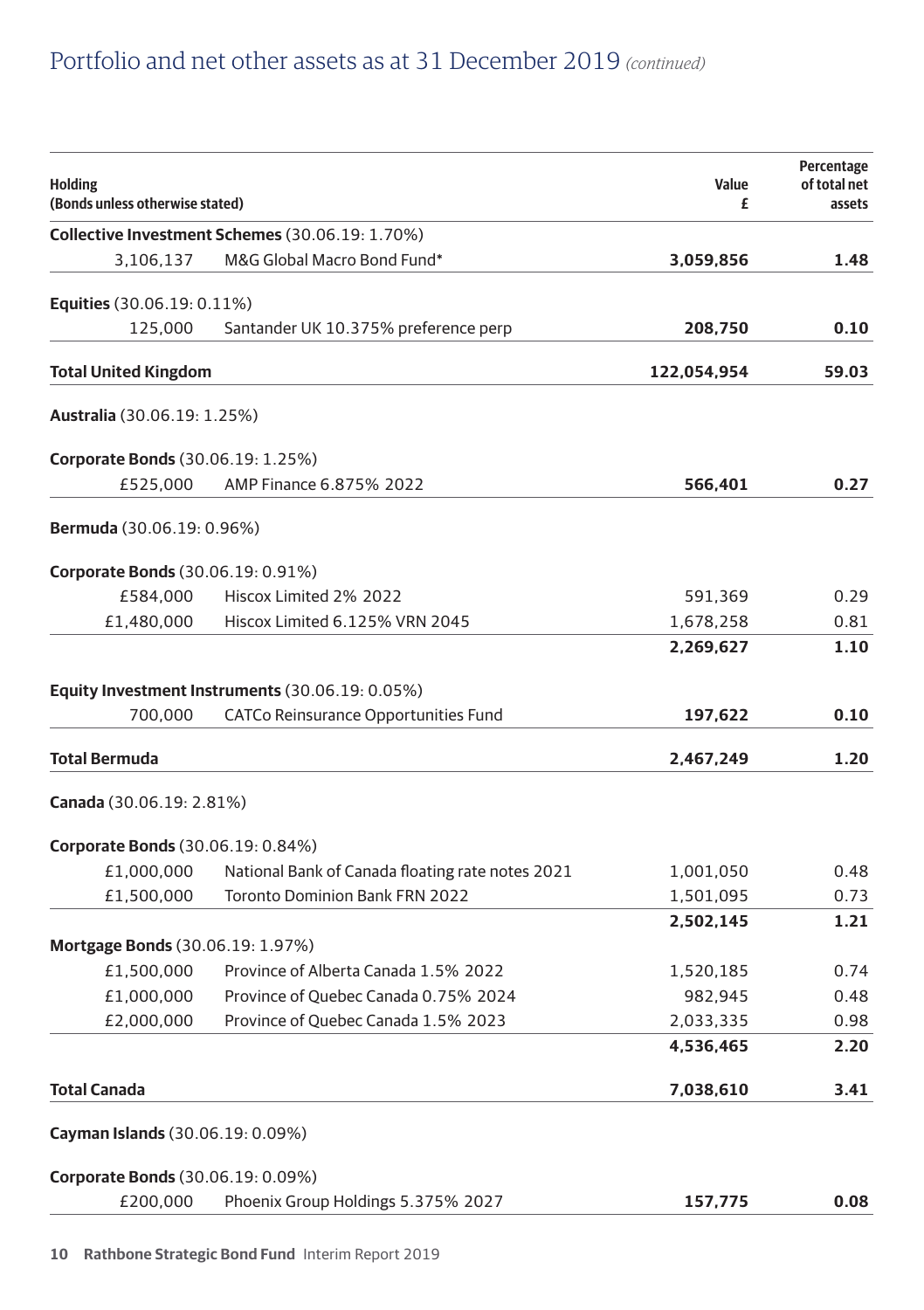| <b>Holding</b>                            |                                                          | Value     | Percentage<br>of total net |
|-------------------------------------------|----------------------------------------------------------|-----------|----------------------------|
| (Bonds unless otherwise stated)           |                                                          | £         | assets                     |
| <b>Channel Islands</b> (30.06.19: 6.17%)  |                                                          |           |                            |
| <b>Corporate Bonds</b> (30.06.19: 3.34%)  |                                                          |           |                            |
| £513,000                                  | <b>CPUK Finance 3.69% 2047</b>                           | 551,100   | 0.27                       |
| £720,000                                  | Hastings Group Finance 3% 2025                           | 713,053   | 0.35                       |
| £289,000                                  | HBOS Sterling Finance (Jersey) 7.881% VRN perp           | 450,505   | 0.22                       |
| £750,000                                  | HSBC Bank 5.844% VRN perp                                | 1,017,200 | 0.49                       |
| £1,215,000                                | Rothschilds 9% perp                                      | 1,482,203 | 0.72                       |
|                                           |                                                          | 4,214,061 | 2.05                       |
|                                           | Non-Equity Investment Trusts (30.06.19: 2.83%)           |           |                            |
| 3,140,000                                 | Chenavari Toro                                           | 2,061,977 | 1.00                       |
| 900,000                                   | CVC Credit Partners European Opportunities               | 883,800   | 0.43                       |
| 566,645                                   | SQN Asset Finance Income Fund 'C'                        | 487,315   | 0.24                       |
|                                           |                                                          | 3,433,092 | 1.67                       |
| <b>Total Channel Islands</b>              |                                                          | 7,647,153 | 3.72                       |
| <b>France</b> (30.06.19: 1.20%)           |                                                          |           |                            |
| Corporate Bonds (30.06.19: 1.20%)         |                                                          |           |                            |
| £700,000                                  | BPCE SA 2.125% 2022                                      | 720,335   | 0.35                       |
| £800,000                                  | BPCE SA 5.25% 2029                                       | 986,399   | 0.48                       |
| £500,000                                  | Credit Agricole Assurances 4.5% VRN perp                 | 487,820   | 0.24                       |
| <b>Total France</b>                       |                                                          | 2,194,554 | 1.07                       |
|                                           |                                                          |           |                            |
| Germany (30.06.19: 0.84%)                 |                                                          |           |                            |
| <b>Government Bonds</b> (30.06.19: 0.84%) |                                                          |           |                            |
| SGD 1,500,000                             | FMS Wertmanagement 1.125% 2021                           | 1,508,133 | 0.73                       |
| Hong Kong (30.06.19: 0.00%)               |                                                          |           |                            |
| <b>Corporate Bonds (30.06.19: 0.00%)</b>  |                                                          |           |                            |
| £550,000                                  | Hong Kong & Shanghai Bank FRN perp                       | 319,707   | 0.15                       |
| Ireland (30.06.19: 12.53%)                |                                                          |           |                            |
|                                           | Collective Investment Schemes (30.06.19: 11.05%)         |           |                            |
| 55,000                                    | Angel Oak Multi Strategy Income Fund*                    | 5,338,394 | 2.58                       |
| 58,300                                    | Barings Emerging Markets Debt Blended Total Return Fund* | 6,322,052 | 3.06                       |
| 2,000,000                                 | BNY Mellon Global Short Dated High Yield Bond Fund*      | 2,234,200 | 1.08                       |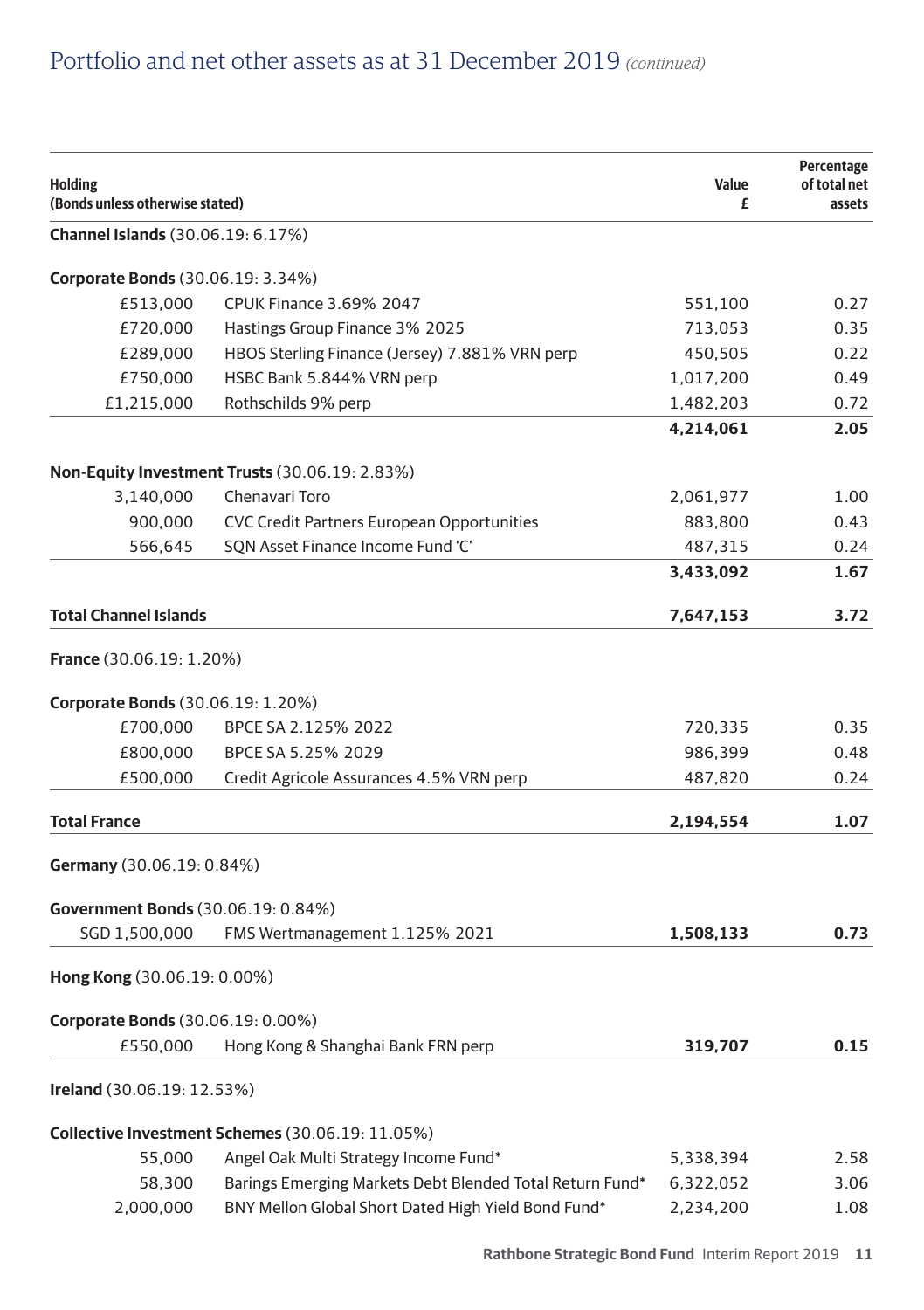| <b>Holding</b><br>(Bonds unless otherwise stated) |                                                              | Value<br>£ | Percentage<br>of total net<br>assets |
|---------------------------------------------------|--------------------------------------------------------------|------------|--------------------------------------|
| 51,000                                            | Muzinich Asia Credit Opportunities Fund*                     | 4,879,680  | 2.36                                 |
| 20,000                                            | Muzinich Global Short Duration Investment Grade Fund         |            |                                      |
|                                                   | Hedged GBP*                                                  | 2,003,600  | 0.97                                 |
| 165,000                                           | Pacific G10 macro rates Fund Class GBP 'Z'*                  | 1,598,685  | 0.77                                 |
| 225,000                                           | PIMCO GIS Global Investment Fund*                            | 3,159,000  | 1.53                                 |
| 3,750,000                                         | Royal London Short Duration Global High Yield Bond Fund 'Z'* | 3,269,250  | 1.58                                 |
|                                                   |                                                              | 28,804,861 | 13.93                                |
| <b>Corporate Bonds</b> (30.06.19: 1.48%)          |                                                              |            |                                      |
| £1,000,000                                        | Ballsbridge Repackaging 0% VRN perp                          | 873,546    | 0.42                                 |
| £782,000                                          | Beazley Insurance 5.5% 2029                                  | 631,030    | 0.31                                 |
| £270,000                                          | Beazley Re 5.875% 2026                                       | 228,015    | 0.11                                 |
| £550,000                                          | PGH Capital 4.125% 2022                                      | 575,604    | 0.28                                 |
| £874,000                                          | PGH Capital 6.625% 2025                                      | 1,016,866  | 0.49                                 |
|                                                   |                                                              | 3,325,061  | 1.61                                 |
| <b>Total Ireland</b>                              |                                                              | 32,129,922 | 15.54                                |
| <b>Luxembourg</b> (30.06.19: 6.19%)               |                                                              |            |                                      |
|                                                   | Collective Investment Schemes (30.06.19: 6.19%)              |            |                                      |
| 85,000                                            | Ashmore SICAV Emerging Markets Short Duration Fund*          | 8,017,200  | 3.88                                 |
| 182,500                                           | Investec Global Strategy Fund*                               | 3,817,900  | 1.85                                 |
| 8,500                                             | JP Morgan Income Opportunities Fund*                         | 831,555    | 0.40                                 |
| 4,500                                             | TCW Funds MetWest Unconstrained Bond IGHG*                   | 4,050,170  | 1.96                                 |
| <b>Total Luxembourg</b>                           |                                                              | 16,716,825 | 8.09                                 |
| Netherlands (30.06.19: 0.56%)                     |                                                              |            |                                      |
| Corporate Bonds (30.06.19: 0.56%)                 |                                                              |            |                                      |
| £700,000                                          | Rabobank 6.91% VRN perp                                      | 1,060,500  | 0.51                                 |
| Norway (30.06.19: 0.28%)                          |                                                              |            |                                      |
| <b>Corporate Bonds (30.06.19: 0.28%)</b>          |                                                              |            |                                      |
| \$1,000,000                                       | DNB Bank ASA FRN perp                                        | 528,402    | 0.26                                 |
| <b>Singapore</b> (30.06.19: 0.31%)                |                                                              |            |                                      |
| <b>Government Bonds</b> (30.06.19: 0.31%)         |                                                              |            |                                      |
| SGD 900,000                                       | Government of Singapore 3% 2024                              | 537,830    | 0.26                                 |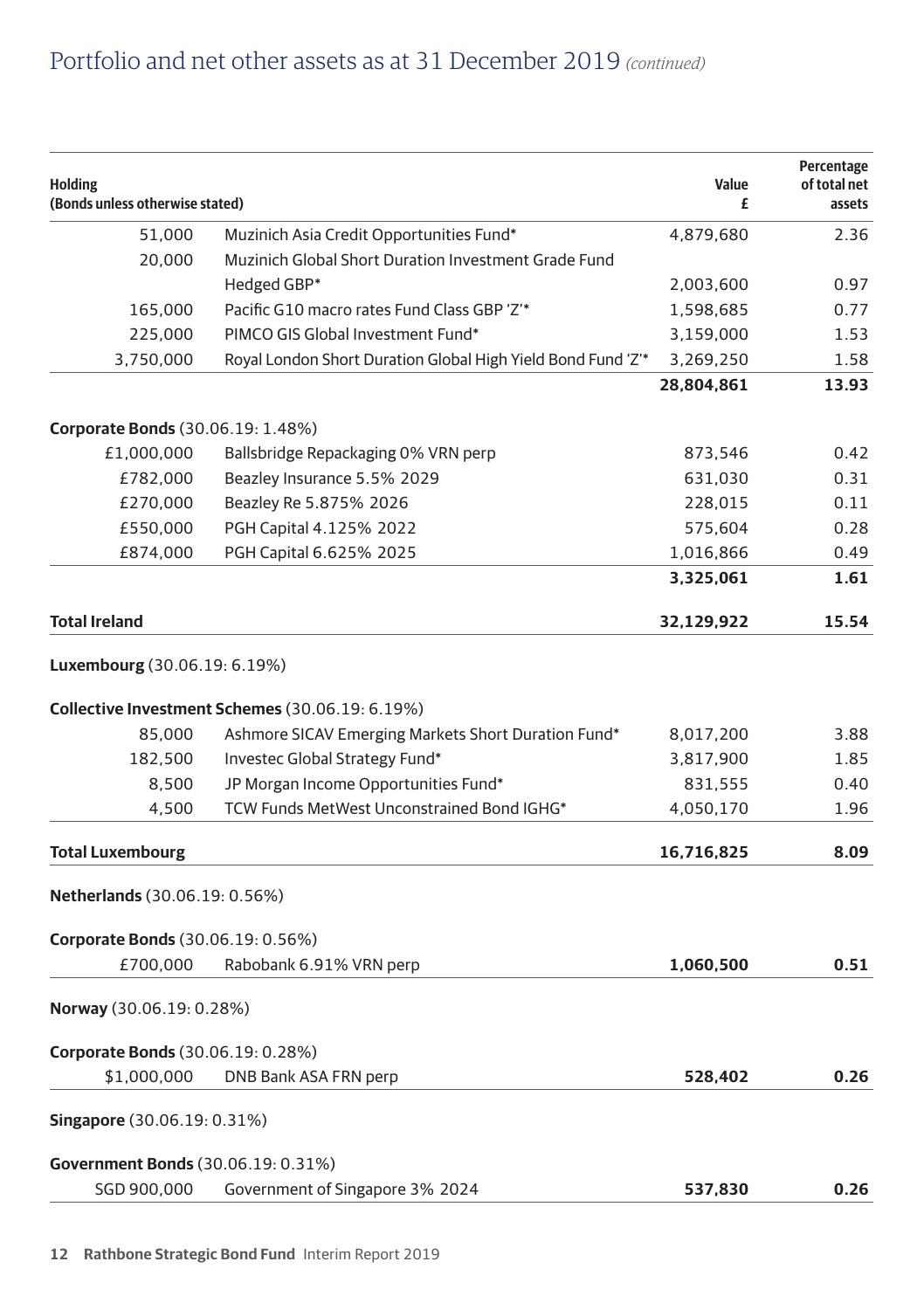| <b>Holding</b><br>(Bonds unless otherwise stated)                                                           |                                                         | Value<br>£  | Percentage<br>of total net<br>assets |
|-------------------------------------------------------------------------------------------------------------|---------------------------------------------------------|-------------|--------------------------------------|
| <b>United States (30.06.19: 3.11%)</b>                                                                      |                                                         |             |                                      |
| <b>Corporate Bonds</b> (30.06.19: 1.89%)                                                                    |                                                         |             |                                      |
| \$300.000                                                                                                   | BAC Capital Trust 4% VRN perp                           | 208.341     | 0.10                                 |
| \$700,000                                                                                                   | Berkshire Hathaway Finance 2.625% 2059                  | 770.008     | 0.37                                 |
| \$1,000,000                                                                                                 | Citigroup 1.18744% VRN 2067                             | 882,000     | 0.43                                 |
| \$200.000                                                                                                   | Goldman Sachs 3.125% 2029                               | 216,034     | 0.10                                 |
|                                                                                                             |                                                         | 2.076.383   | 1.00                                 |
| Other Bonds (30.06.19: 1.22%)                                                                               |                                                         |             |                                      |
| \$2,800,000                                                                                                 | RBC Capital Markets New Issue USD notes 2021            | 2,079,955   | 1.01                                 |
| <b>Total United States</b>                                                                                  |                                                         | 4,156,338   | 2.01                                 |
|                                                                                                             | Forward Foreign Exchange Contracts (30.06.19: (0.01%))  |             |                                      |
|                                                                                                             | Buy £3,390,855, Sell €3,948,458                         | 35.754      | 0.02                                 |
|                                                                                                             | Buy £5,330,458, Sell \$6,927,605                        | 112,517     | 0.05                                 |
|                                                                                                             | <b>Total Forward Foreign Exchange Contracts</b>         | 148.271     | 0.07                                 |
|                                                                                                             | Total value of investments (30.06.19: 96.56%)           | 199,232,624 | 96.40                                |
| Net other assets (30.06.19: 3.44%)                                                                          |                                                         | 7,444,597   | 3.60                                 |
|                                                                                                             | Total value of the fund as at 31 December 2019          | 206.677.221 | 100.00                               |
|                                                                                                             | Countries eliminated since the beginning of the period: |             |                                      |
| Denmark                                                                                                     |                                                         | 0.16%       |                                      |
| * Collective Investment Schemes<br>VRN = Variable Rate Note<br>perp = perpetual<br>FRN = Floating Rate Note |                                                         |             |                                      |

# Summary of portfolio investments

|                                   | Value<br>£  | Percentage<br>of total net<br>assets |
|-----------------------------------|-------------|--------------------------------------|
| <b>Debt Securities</b>            | 146,663,347 | 70.96                                |
| <b>Equity Securities</b>          | 208.750     | 0.10                                 |
| Pooled Investment Vehicles        | 52.212.256  | 25.27                                |
| <b>Derivatives</b>                | 148.271     | 0.07                                 |
| <b>Total value of investments</b> | 199.232.624 | 96.40                                |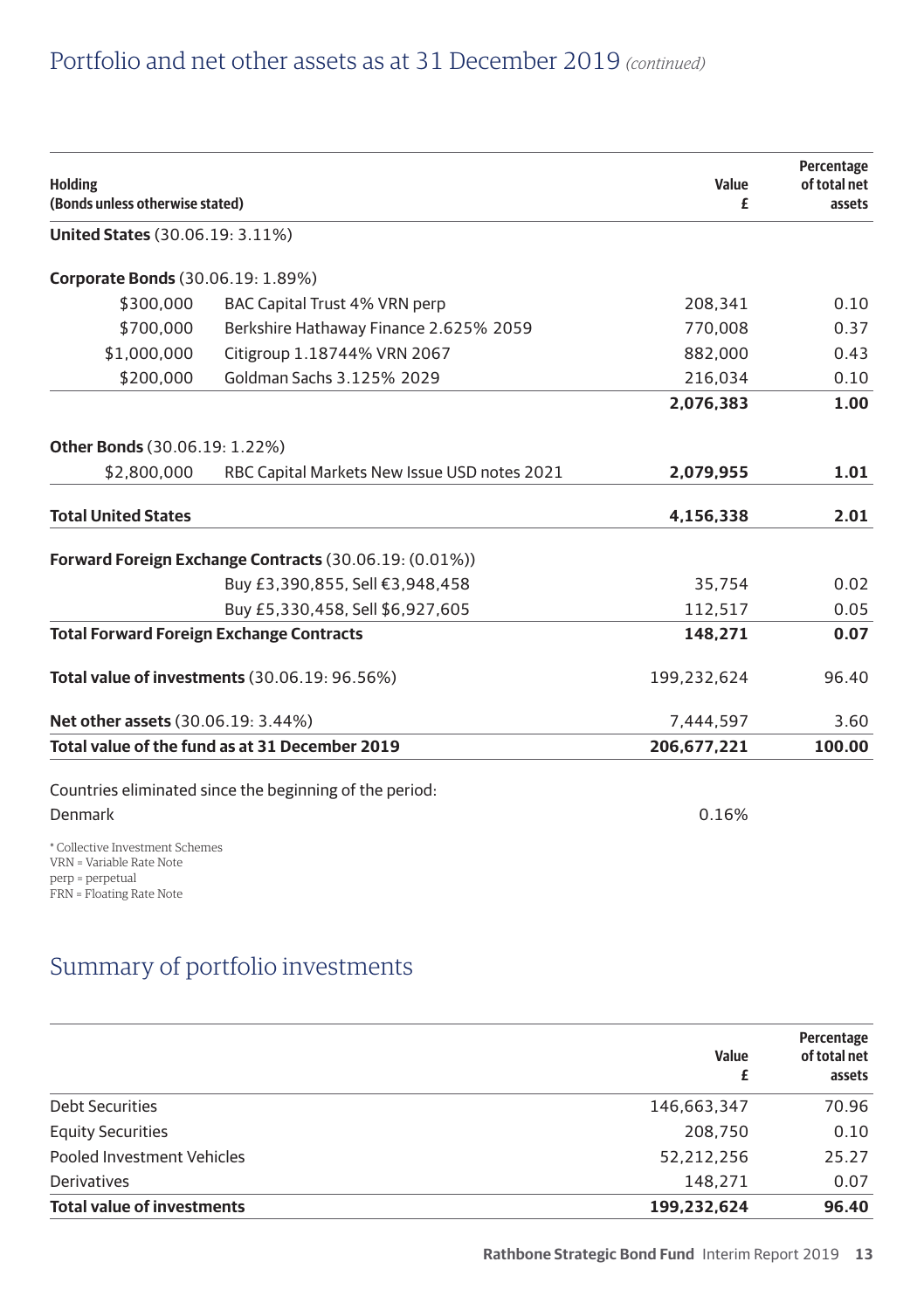|                                          | 31.12.19   | 31.12.19    | 31.12.18  | 31.12.18      |
|------------------------------------------|------------|-------------|-----------|---------------|
|                                          | £          | £           | £         | £             |
| Income                                   |            |             |           |               |
| Net capital gains/(losses)               |            | 2,191,301   |           | (3, 129, 728) |
| Revenue                                  | 3,013,711  |             | 2,210,870 |               |
| Expenses                                 | (544, 699) |             | (357,438) |               |
| Interest payable and similar charges     | (837)      |             | (227)     |               |
| Net revenue before taxation              | 2,468,175  |             | 1,853,205 |               |
| Taxation                                 | (1,076)    |             | (707)     |               |
| Net revenue after taxation               |            | 2,467,099   |           | 1,852,498     |
| <b>Total return before distributions</b> |            | 4,658,400   |           | (1, 277, 230) |
| <b>Distributions</b>                     |            | (3,009,075) |           | (2, 213, 967) |
| Change in net assets attributable to     |            |             |           |               |
| unitholders from investment activities   |            | 1,649,325   |           | (3,491,197)   |

# Statement of total return for the half year ended 31 December 2019

### Statement of change in net assets attributable to unitholders for the half year ended 31 December 2019

| 31.12.19<br>£ | 31.12.19<br>£ | 31.12.18<br>£ | 31.12.18<br>£ |
|---------------|---------------|---------------|---------------|
|               | 180.064.849   |               | 116.089.851   |
| 35.725.172    |               | 33.148.128    |               |
| (12.474.074)  |               | (2.924.883)   |               |
|               | 23.251.098    |               | 30.223.245    |
|               |               |               |               |
|               | 1.649.325     |               | (3,491,197)   |
|               | 1.711.949     |               | 1.272.289     |
|               | 206,677,221   |               | 144.094.188   |
|               |               |               |               |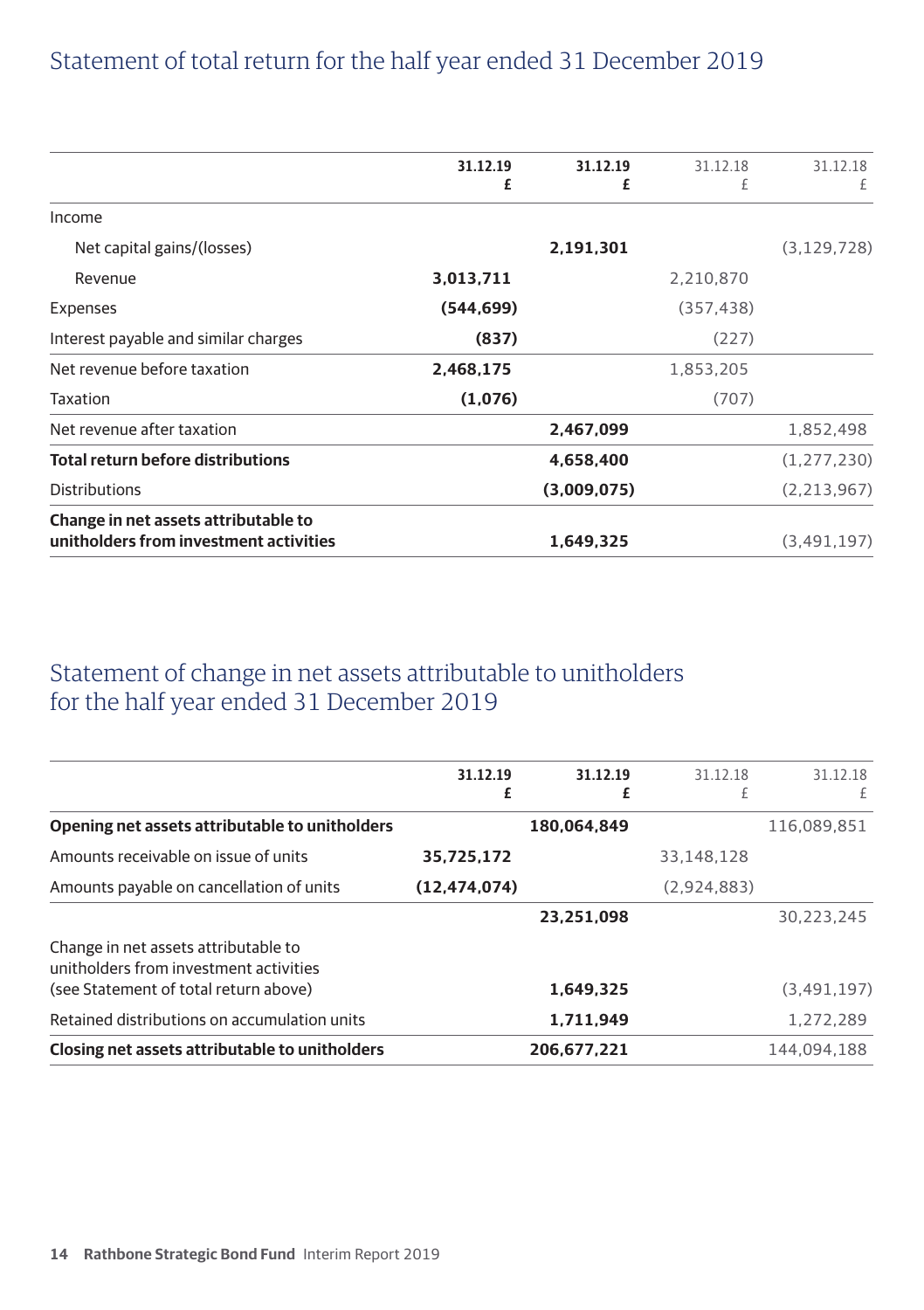### Balance sheet as at 31 December 2019

|                                                                              | 31.12.19<br>£            | 31.12.19<br>£ | 30.06.19<br>£             | 30.06.19<br>£ |
|------------------------------------------------------------------------------|--------------------------|---------------|---------------------------|---------------|
| <b>Assets</b>                                                                |                          |               |                           |               |
| <b>Fixed assets:</b><br>Investments                                          |                          | 199,232,624   |                           | 173,901,466   |
| <b>Current assets:</b><br><b>Debtors</b><br>Cash and bank balances           | 1,784,860<br>6,634,758   |               | 3,812,008<br>6,826,297    |               |
| Total current assets                                                         |                          | 8,419,618     |                           | 10,638,305    |
| <b>Total assets</b>                                                          |                          | 207,652,242   |                           | 184,539,771   |
| <b>Liabilities</b><br>Investment liabilities                                 |                          |               |                           | (35, 244)     |
| <b>Creditors:</b><br>Other creditors<br>Distribution payable on income units | (170, 673)<br>(804, 348) |               | (3,754,396)<br>(685, 282) |               |
| <b>Total liabilities</b>                                                     |                          | (975, 021)    |                           | (4, 474, 922) |
| Net assets attributable to unitholders                                       |                          | 206,677,221   |                           | 180,064,849   |

### Notes to the interim financial statements

#### **Accounting policies**

The interim financial statements have been prepared under the historical cost basis, as modified by the revaluation of investments and in accordance with FRS 102 and the Statement of Recommended Practice (SORP) for Financial Statements of UK Authorised Funds issued by The Investment Association in May 2014.

All accounting policies applied are consistent with those of the annual report for the year ended 30 June 2019 and are detailed in full in those financial statements.

#### **Portfolio transaction costs**

Total purchases and sales transactions for the half year ended 31 December 2019 were £148,936,230 and £125,439,589 respectively.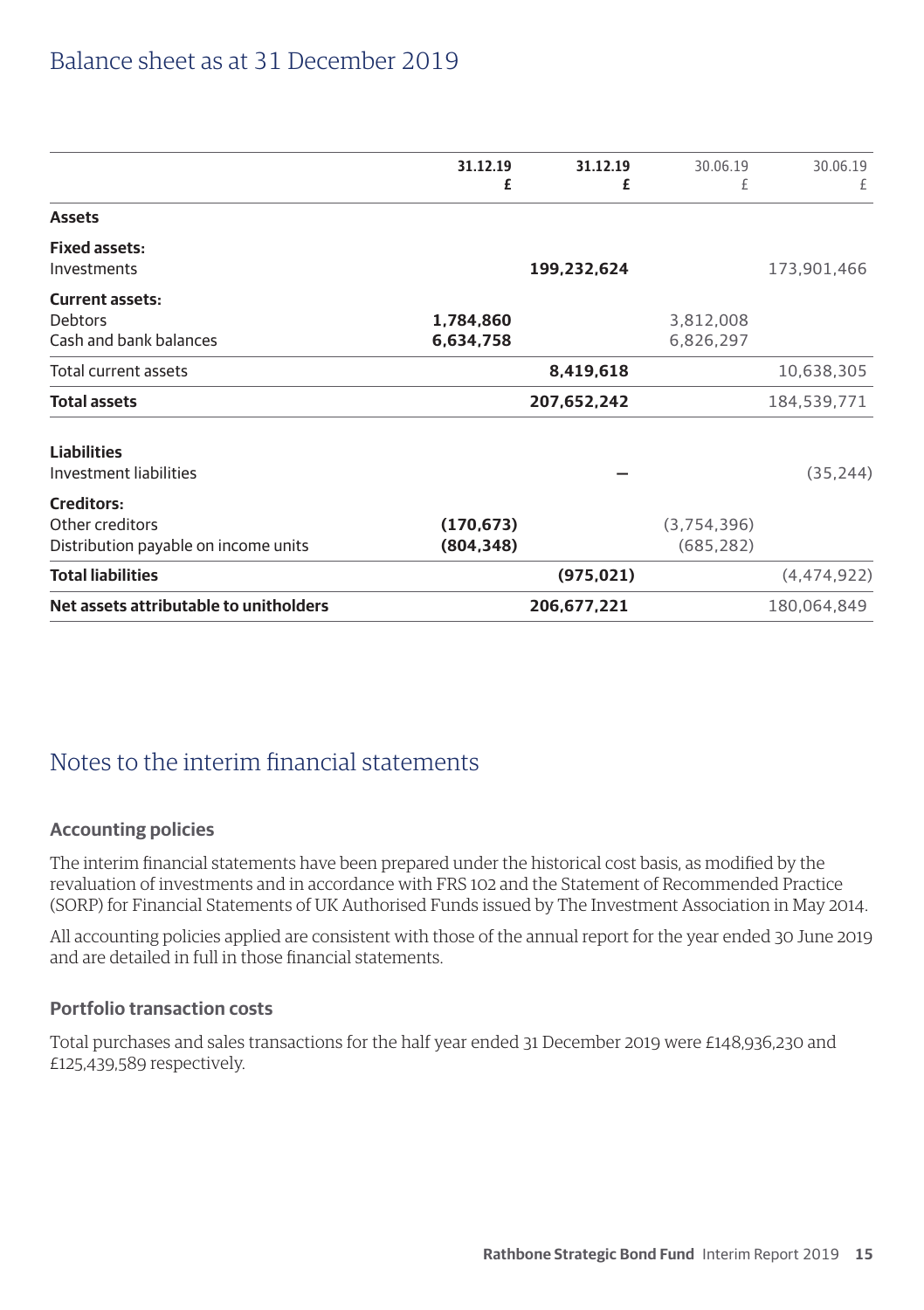#### **Distribution tables (pence per unit)**

#### First Interim

Group 1 — Units purchased prior to 1 July 2019

Group 2 — Units purchased on or after 1 July 2019 and on or before 30 September 2019

| <b>Net</b> |                     | Paid                | Paid               |
|------------|---------------------|---------------------|--------------------|
|            |                     |                     | 30.11.18           |
|            |                     |                     |                    |
| 0.79       |                     | 0.79                | 0.96               |
| 0.17       | 0.62                | 0.79                | 0.96               |
| <b>Net</b> |                     | <b>Accumulated</b>  | <b>Accumulated</b> |
| Income     | <b>Equalisation</b> | 30.11.19            | 30.11.18           |
| 1.02       |                     | 1.02                | 1.19               |
| 0.34       | 0.68                | 1.02                | 1.19               |
|            | Income              | <b>Equalisation</b> | 30.11.19           |

#### Second Interim

Group 1 — Units purchased prior to 1 October 2019

Group 2 — Units purchased on or after 1 October 2019 and on or before 31 December 2019

| I-class income              | Net        |                     | Payable          | Paid               |
|-----------------------------|------------|---------------------|------------------|--------------------|
| units                       | Income     | <b>Equalisation</b> | 28.02.20         | 28.02.19           |
| Group 1                     | 0.98       |                     | 0.98             | 1.02               |
| Group <sub>2</sub>          | 0.52       | 0.46                | 0.98             | 1.02               |
| <b>I-class accumulation</b> | <b>Net</b> |                     | <b>Allocated</b> | <b>Accumulated</b> |
| units                       | Income     | <b>Equalisation</b> | 28.02.20         | 28.02.19           |
| Group 1                     | 1.27       |                     | 1.27             | 1.29               |
| Group 2                     | 0.63       | 0.64                | 1.27             | 1.29               |

#### Notes for corporate unitholders

Corporate unitholders should read the important information on the reverse of the tax voucher in respect of this distribution. The relevant information required by a corporate unitholder is as follows:

| Franked investment income                   | $0.00\%$           |
|---------------------------------------------|--------------------|
| Unfranked investment income                 | 100.00%            |
| Depositary net liability to corporation tax | nil pence per unit |

#### Equalisation

Equalisation applies only to units purchased during the distribution period (Group 2 units). It represents the accrued revenue included in the purchase price of the units. After averaging it is returned with the distribution as a capital repayment. It is not liable to Income Tax but must be deducted from the cost of the units for Capital Gains Tax purposes.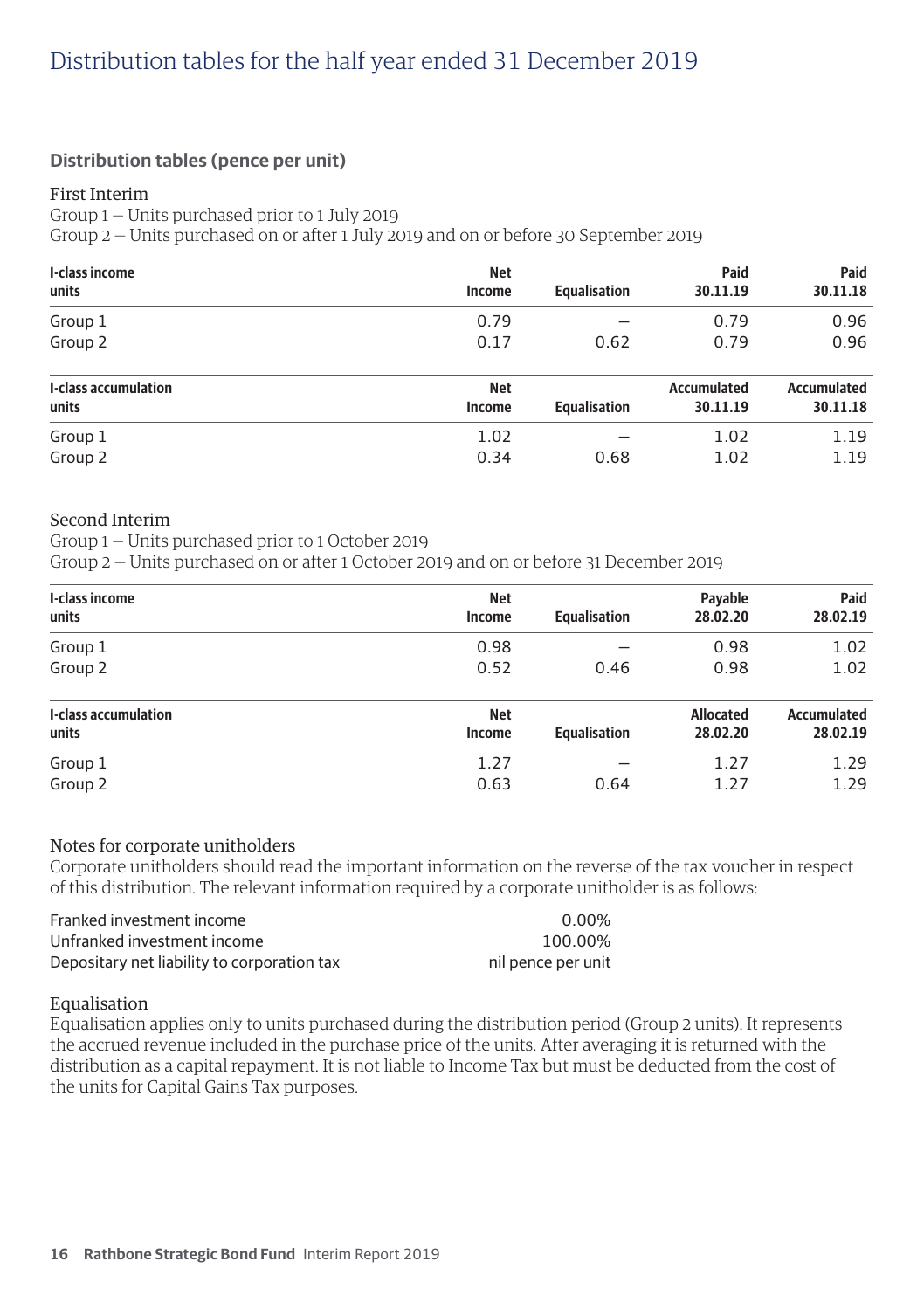### Directors' statement

This report is approved in accordance with the requirements of the Financial Conduct Authority's Collective Investment Schemes Sourcebook.

MM Webb JR Chillingworth for Rathbone Unit Trust Management Limited Manager of Rathbone Strategic Bond Fund *20 February 2020*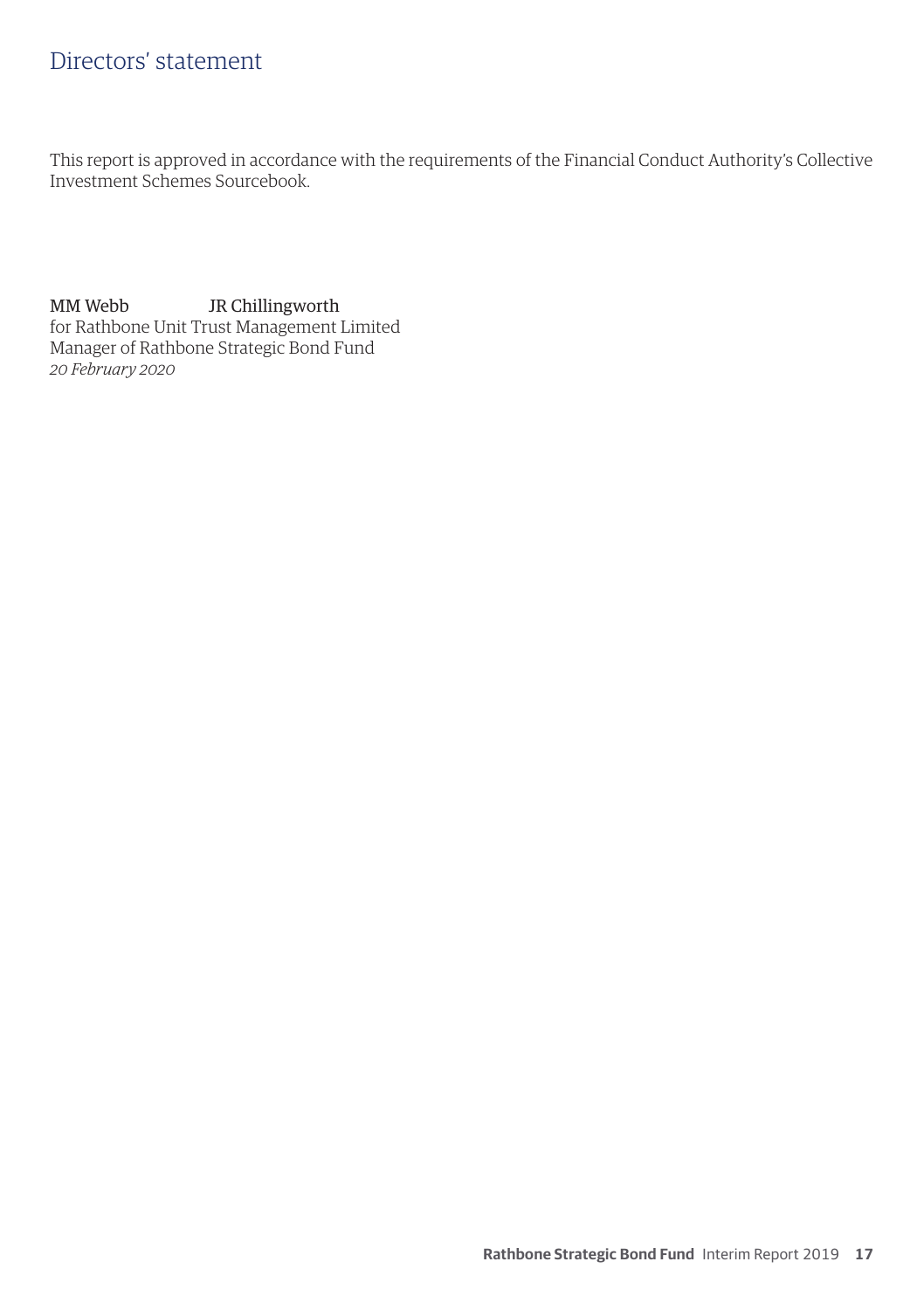#### **Authorised status**

The Rathbone Strategic Bond Fund is an authorised unit trust scheme, authorised by the Financial Conduct Authority on 20 June 2007 and launched on 3 October 2011.

It is a 'UCITS Scheme' authorised under Section 243 of the Financial Services and Markets Act 2000, and the currency of the fund is pound sterling.

#### **Investment objective, policy and strategy**

The objective of the fund is to focus on achieving a total return comprised of a regular above average income coupled with medium to longer term capital growth from a diversified portfolio of predominantly sterling denominated (or hedged back to sterling) fixed interest and other bond instruments, including gilt edged and other sovereign stocks, corporate bonds, convertibles, preference shares and permanent interest bearing shares. Typically, approximately 50% of the value of the fund will be exposed to such securities through investment in other collective investment schemes. During extreme market conditions the Manager may decide to safeguard the interests of investors by moving the entire portfolio into gilt edged stocks.

Derivatives and forward transactions may be used by the fund for investment purposes as well as for the purposes of efficient portfolio management (including hedging). The use of derivatives for investment purposes may increase the volatility of the fund's Net Asset Value and may increase its risk profile.

To meet the objective, the fund may also invest, at the Manager's discretion, in other transferable securities, money market instruments, warrants, cash and near cash and deposits. Use may be made of stocklending, borrowing, hedging and other investment techniques permitted by the FCA rules and by the investment limits set out in the Prospectus.

#### **Valuation of the fund**

The fund is valued on each business day at 12 noon for the purpose of determining prices at which units in the fund may be bought or sold. Valuations may be made at other times on business days with the Trustee's approval.

#### **Stewardship code**

Rathbone Unit Trust Management Limited fully supports the UK Stewardship Code sponsored by the Financial Reporting Council. Our statement on complying with the Code can be found on our website: rathbonefunds.com

#### **Buying and selling of units**

The Manager is available to receive requests for the buying and selling of units on normal business days between 9.00am and 5.00pm and transactions will be effected at prices determined by the next valuation. Application forms for the purchase of units (obtainable from the Manager) should be completed and sent to the Dealing office. In respect of telephoned orders, remittances should be sent on receipt of the contract note. Contract notes confirming transactions will be issued by the close of business on the next business day after the dealing date. Purchasers of units are required to enter their registration details on the form supplied with their contract note. Once units are paid for these details will be entered on the unit register.

Units can be sold by telephone, fax or letter followed by despatch to the Dealing Office of the authorisation to sell duly completed by all unitholders.

In the absence of clear written instructions signed by all the registered holders, a Form of Renunciation will be sent out together with the repurchase contract note. This will need to be signed by all registered holders, and returned to our Dealing Office before settlement can be made. Settlement will be made on whichever is the later of four business days after the dealing date or four days after the receipt of written confirmation.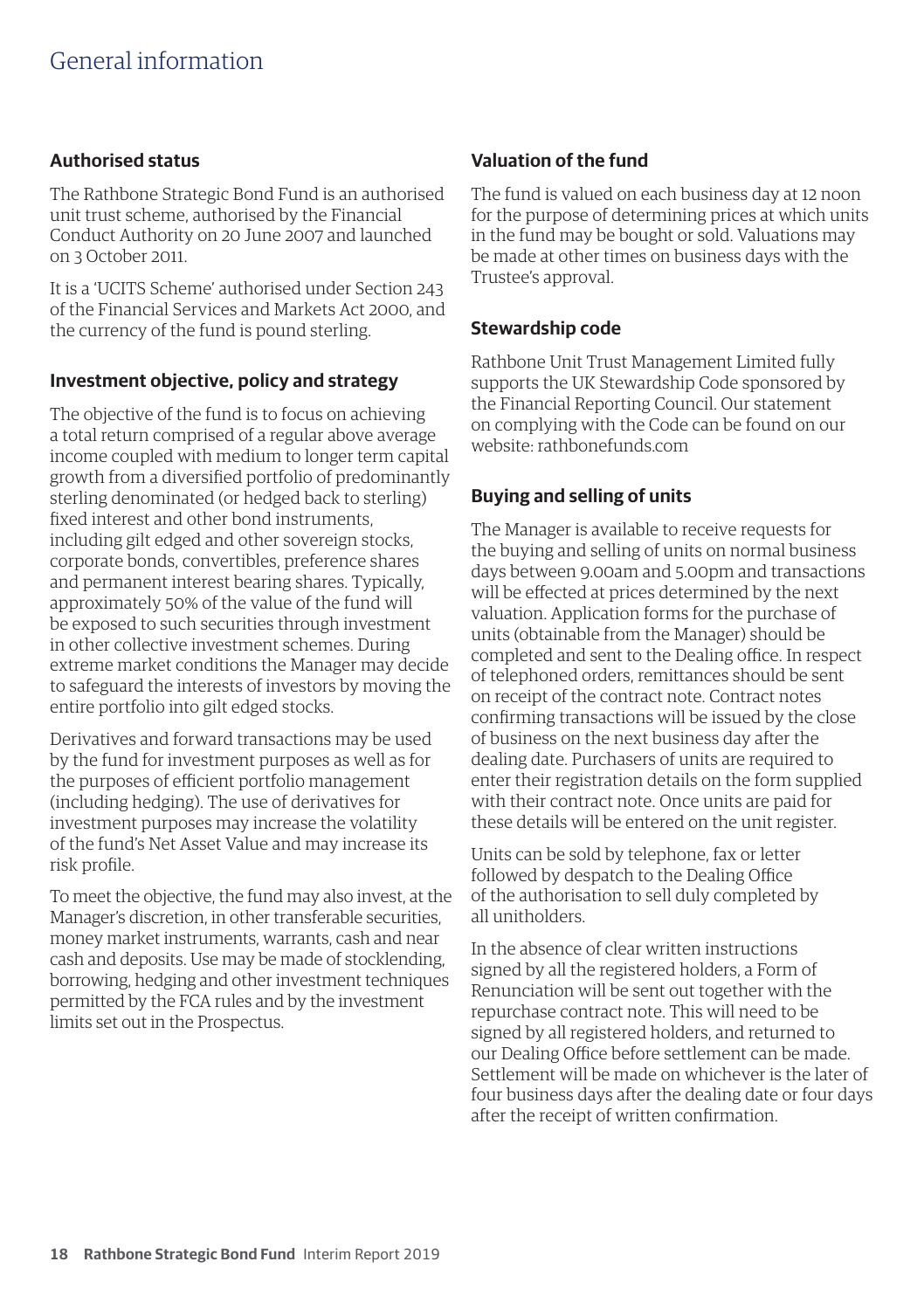Unitholders may sell units on submitting the purchase contract note and a duly executed Deed of Transfer. The issue and redemption of units will not take place if dealing in the units is suspended by operation of law or any statute for the time being in place.

The minimum initial investment for units at present is to the value of £1,000 which may be varied by the Manager. Thereafter holders may invest additional amounts to the value of £500 or more from time to time as they wish. Any number of units may be subscribed, sold or transferred so long as transaction complies with applicable minimums.

There is no preliminary charge for I-class units.

The Manager currently receives an annual remuneration for managing the I-class property of the fund at the rate of 0.50%.

#### **Statements**

A distribution statement showing the rate per unit and your unit holding will be sent half yearly on the 28 February and 31 August.

The current value of your units is shown on a valuation statement, which shows the number of units bought over the previous six months, the total number of units in your account and their current value.

Twice yearly on the last day in February and 31 August, unitholders will receive a consolidated statement showing, where applicable, their unit trust, ICVC and ISA holdings for each fund held.

#### **Prices**

The prices of I-class units are published in the Financial Times under the heading Rathbone Unit Trust Management Limited. The associated cancellation price is available on fundlistings.com under the heading Rathbone Unit Trust Management Limited.

#### **Post balance sheet event**

Effective 21 January 2019, the pricing of the units in the fund will be single priced which means a single price is issued for the fund at each valuation point. Both sales and redemptions in units will be based on a single price.

#### **Other information**

You can see the Trust Deed, the Key Investor Information Document and Supplementary Information Document, the Prospectus and the most recent half yearly report of each fund by visiting the registered offices of the Manager. Copies of the Prospectus, the Key Investor Information Document and Supplementary Information Document and the most recent half yearly report of each fund may be obtained free of charge on application to the Manager.

The Register of Unitholders can be inspected during normal business hours at the office of the Registrar, DST Financial Services International Limited, DST House, St Nicholas Lane, Basildon, Essex SS15 5FS.

Further copies of this report are available upon request, free of charge, from Client Services Department, Rathbone Unit Trust Management Limited, 8 Finsbury Circus, London EC2M 7AZ.

If you have any queries or complaints about the operation of the fund you should put them to the Compliance Officer, Rathbone Unit Trust Management Limited, 8 Finsbury Circus, London EC2M 7AZ. Any complaint we receive will be handled in accordance with our internal complaint procedures. A copy of these are available from the Compliance Officer.

If you have occasion to complain, and in the unlikely event that you do not receive a satisfactory response, you may direct your complaint to the Financial Ombudsman Service at Exchange Tower, London E14 9SR. Further details about the Financial Ombudsman Service are available on their website at financial-ombudsman.org.uk.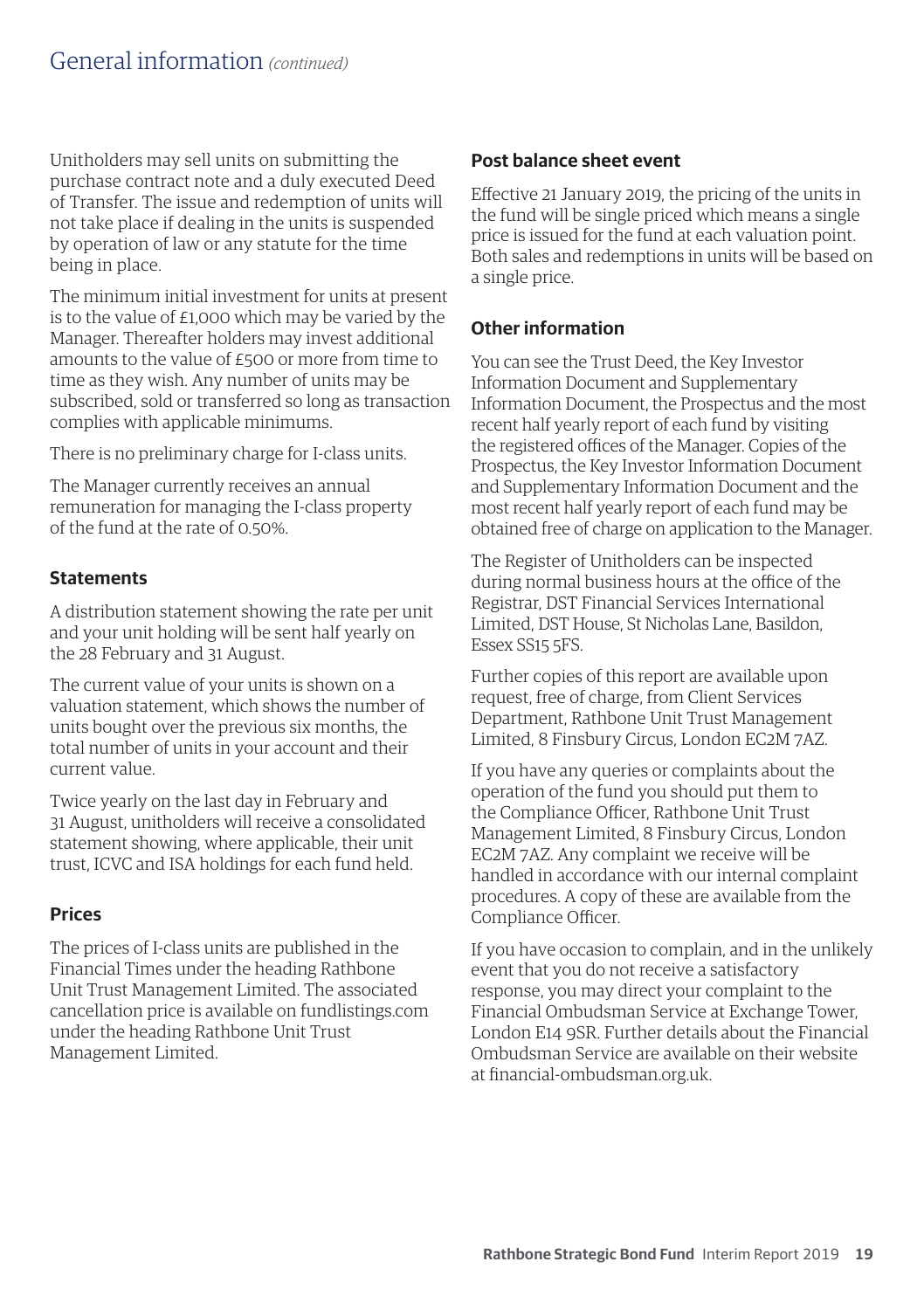#### **ISA eligibility**

The fund has been managed throughout the year to ensure that it is eligible to qualify and be included in an Individual Savings Account (ISA). The fund will at all times be invested in such a way that the units will constitute 'Qualifying Investments' for the purposes of the individual Savings Account (ISA) Regulations 1998, as amended from time to time.

#### **Risk factors**

An investment in a unit trust should be regarded as a medium to long term investment. Investors should be aware that the price of units and the revenue from them can fall as well as rise and investors may not receive back the full amount invested. Past performance should not be seen as an indication of future performance. Investments denominated in currencies other than the base currency are subject to fluctuation in exchange rates, which can be favourable or unfavourable.

#### **Other funds**

Rathbone Unit Trust Management Limited is also the Manager of the following funds:

Rathbone Active Income and Growth Fund Rathbone Core Investment Fund for Charities Rathbone Dragon Trust Rathbone Ethical Bond Fund Rathbone Global Opportunities Fund Rathbone Heritage Fund Rathbone Income Fund Rathbone Spenser Fund Rathbone UK Opportunities Fund

and the Authorised Corporate Director of:

Rathbone Global Alpha Fund Rathbone Global Sustainability Fund Rathbone High Quality Bond Fund Rathbone Enhanced Growth Portfolio Rathbone Strategic Growth Portfolio Rathbone Strategic Income Portfolio Rathbone Total Return Portfolio Rathbone Pharaoh Fund Rathbone Quercus Growth Fund Rathbone Sherwood Fund Rathbone Sussex Income Fund Rathbone Sussex Growth Fund

#### **Further details**

Should you need further details of this fund or any of the other funds managed by Rathbone Unit Trust Management Limited, a Prospectus, Key Investor Information Document and Supplementary Information Document or an application form for the purchase of shares or units, please write to:

Client Services Department Rathbone Unit Trust Management Limited 8 Finsbury Circus London EC2M 7AZ

All literature is available free of charge. Information is also available on our website: rathbonefunds.com

#### **Data protection**

Where relevant, Rathbones' privacy notice for clients, together with our relevant terms of business, sets out how your personal data (as further detailed in the privacy notice) shall be processed by Rathbones. A copy of the privacy notice is available on request or on Rathbones' website.

From time to time Rathbone Unit Trust Management Limited may wish to communicate with you with information on other products and services offered by the Rathbone group. If you do not wish to receive these communications, please advise us in writing at the following address:

Data Protection Officer Rathbone Unit Trust Management Limited 8 Finsbury Circus London EC2M 7AZ